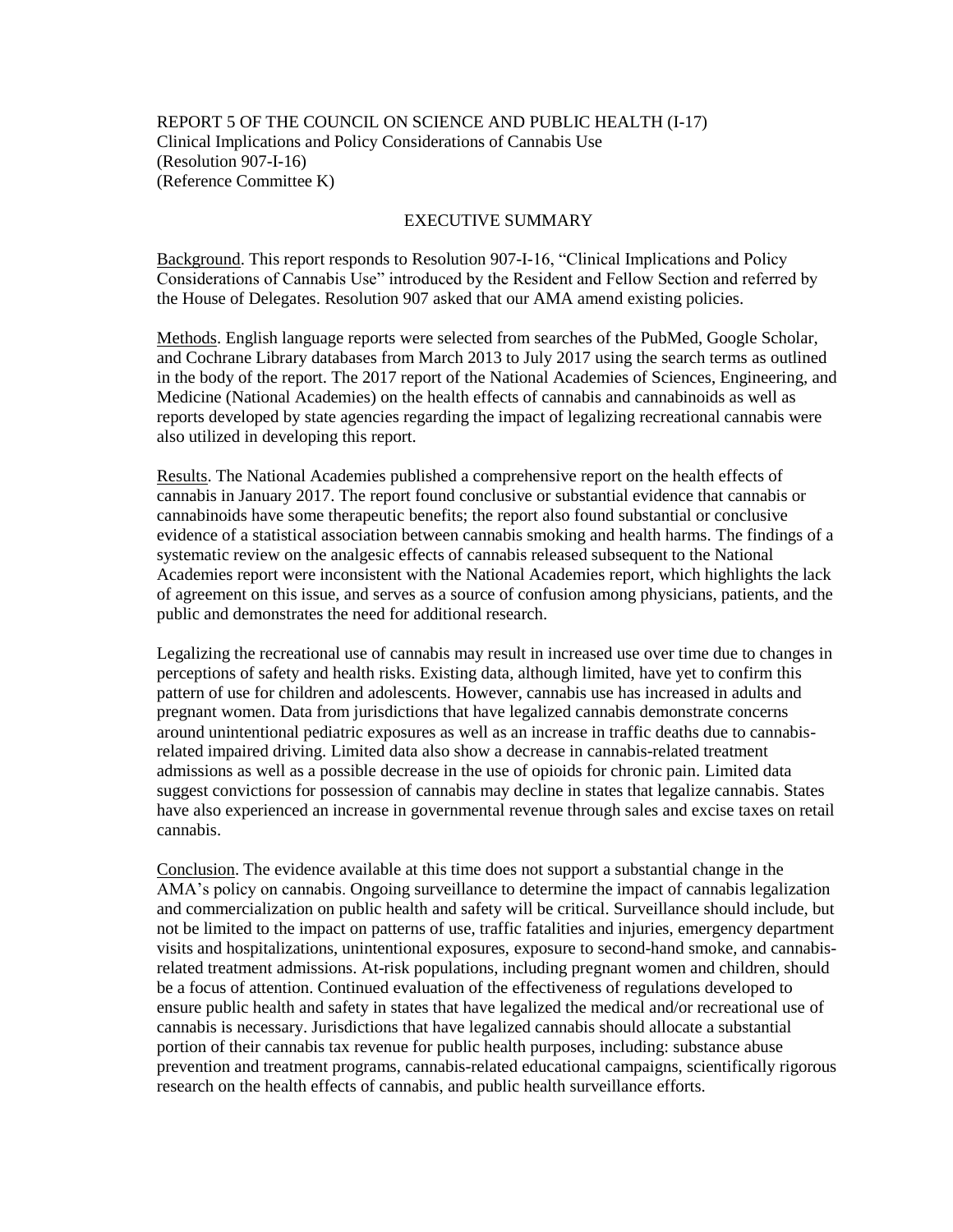## REPORT OF THE COUNCIL ON SCIENCE AND PUBLIC HEALTH

#### CSAPH Report 5-I-17

| Subject:            | Clinical Implications and Policy Considerations of Cannabis Use<br>(Resolution 907-I-16)                                                                                                                                                                                  |  |
|---------------------|---------------------------------------------------------------------------------------------------------------------------------------------------------------------------------------------------------------------------------------------------------------------------|--|
| Presented by:       | Robert A. Gilchick, MD, MPH, Chair                                                                                                                                                                                                                                        |  |
| Referred to:        | Reference Committee K<br>(L. Samuel Wann, MD, Chair)                                                                                                                                                                                                                      |  |
| <b>INTRODUCTION</b> |                                                                                                                                                                                                                                                                           |  |
|                     | Resolution 907-I-16, "Clinical Implications and Policy Considerations of Cannabis Use,"<br>introduced by the Resident and Fellow Section and referred by the House of Delegates, asked that<br>our AMA amend Policy H-95.998 by addition and deletion to read as follows: |  |
|                     |                                                                                                                                                                                                                                                                           |  |
|                     | H-95.998 AMA Policy Statement on Cannabis                                                                                                                                                                                                                                 |  |
|                     | Our AMA believes that (1) cannabis is a dangerous drug and as such is a public<br>health concern; (2) sale of cannabis should not be legalized; (3) public health based                                                                                                   |  |
|                     | strategies, rather than incarceration, should be utilized in the handling of individuals                                                                                                                                                                                  |  |
|                     | possessing cannabis for personal use; and $(4)$ $(3)$ additional research should be                                                                                                                                                                                       |  |
|                     | encouraged (Modify Current HOD Policy),                                                                                                                                                                                                                                   |  |
|                     |                                                                                                                                                                                                                                                                           |  |
|                     | and amend Policy D-95.976 by deletion to read as follows:                                                                                                                                                                                                                 |  |
|                     |                                                                                                                                                                                                                                                                           |  |
|                     | D-95.976 Cannabis - Expanded AMA Advocacy                                                                                                                                                                                                                                 |  |
|                     | 1. Our AMA will educate the media and legislators as to the health effects of                                                                                                                                                                                             |  |
|                     | cannabis use as elucidated in CSAPH Report 2, I-13, A Contemporary View of                                                                                                                                                                                                |  |
|                     | National Drug Control Policy, and CSAPH Report 3, I-09, Use of Cannabis for                                                                                                                                                                                               |  |
|                     | Medicinal Purposes, and as additional scientific evidence becomes available. 2. Our                                                                                                                                                                                       |  |
|                     | AMA urges legislatures to delay initiating full legalization of any cannabis product                                                                                                                                                                                      |  |
|                     | until further research is completed on the public health, medical, economic and social                                                                                                                                                                                    |  |
|                     | consequences of use of cannabis and, instead, support the expansion of such research.                                                                                                                                                                                     |  |
|                     | 3. Our AMA will also increase its efforts to educate the press, legislators and the                                                                                                                                                                                       |  |
|                     | public regarding its policy position that stresses a "public health", as contrasted with                                                                                                                                                                                  |  |
|                     | a "criminal," approach to cannabis. 4. Our AMA shall encourage model legislation                                                                                                                                                                                          |  |
|                     | that would require placing the following warning on all cannabis products not                                                                                                                                                                                             |  |
|                     | approved by the U.S. Food and Drug Administration: "Marijuana has a high potential                                                                                                                                                                                        |  |
|                     | for abuse. It has no scientifically proven, currently accepted medical use for                                                                                                                                                                                            |  |
|                     | preventing or treating any disease process in the United States." (Modify Current                                                                                                                                                                                         |  |
| HOD Policy)         |                                                                                                                                                                                                                                                                           |  |
|                     |                                                                                                                                                                                                                                                                           |  |
|                     | The Council on Science and Public Health (Council) has issued four previous reports on cannabis                                                                                                                                                                           |  |
|                     | $(1997, 2001, 2009,$ and $2013)$ establishing a broad policy base. <sup>1-4</sup> This report focuses on the health                                                                                                                                                       |  |

© 2017 American Medical Association. All rights reserved.

Action of the AMA House of Delegates 2017 Interim Meeting: Council on Science and Public Health Report 5 Recommendations Adopted as Amended in lieu of Resolution 915 and the Remainder of the Report Filed.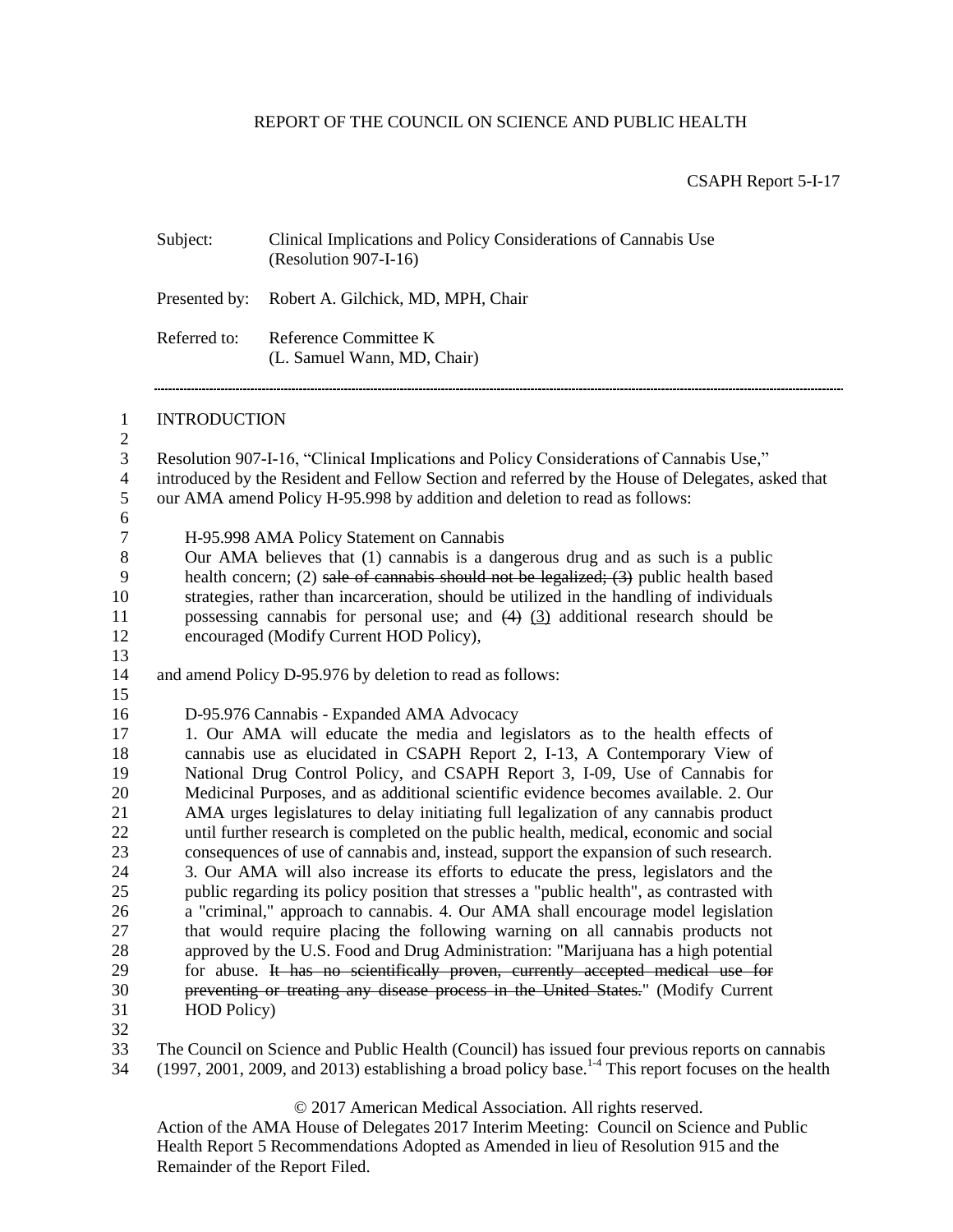effects (both therapeutic and harmful) of cannabis and reviews available data on the impact of

- legalization. While the AMA prefers to use the scientific term "cannabis," the colloquial term
- "marijuana" is used interchangeably in this report, for example, when quoting a source or
- identifying the official name of a committee.
- METHODS
- $\frac{7}{8}$

 English language reports were selected from searches of the PubMed, Google Scholar, and Cochrane Library databases from March 2013 to July 2017 using the search terms "marijuana or cannabis" in combination with "health," "mental health," "health effects," "therapeutic use," "therapeutic benefits," "legalization," "youth or adolescents," "edibles," "driving," "taxes," and "treatment." Additional articles were identified by manual review of the reference lists of pertinent publications. Websites managed by federal and state agencies and applicable regulatory and advocacy organizations were reviewed for relevant information.

- 
- CURRENT AMA AND FEDERATION POLICY
- 

 Existing AMA policy on cannabis states that it is a dangerous drug and as such is a public health concern (H-95.998). The AMA calls for further adequate and well-controlled studies of marijuana and related cannabinoids in patients who have serious conditions for which preclinical, anecdotal, or controlled evidence suggests possible efficacy (D-95.952). The AMA also urges that

marijuana's status as a federal schedule I controlled substance be reviewed with the goal of

facilitating the conduct of clinical research and development of cannabinoid-based medicines

 (D-95.952). The AMA also believes that public health based strategies, rather than incarceration, should be utilized in the handling of individuals possessing cannabis for personal use (H-95.998).

The AMA believes that the sale of cannabis should not be legalized (H-95.998) and urges

 legislatures to delay initiating full legalization of any cannabis product until further research is completed on the public health, medical, economic, and social consequences of recreational use (D-95.976). The AMA supports requiring the following warning on all cannabis products not approved by the U.S. Food and Drug Administration, "Marijuana has a high potential for abuse. It has no scientifically proven, currently accepted medical use for preventing or treating any disease process in the United States" (D-95.976). The AMA also advocates for regulations requiring point-of-sale warnings and product labeling for cannabis and cannabis-based products regarding the

- potential dangers of use during pregnancy and breastfeeding (H-95.936). The AMA supports
- increased educational programs relating to use and abuse of alcohol, marijuana, and controlled substances (H-170.992). (see Appendix A)
- 

Many medical societies in the Federation have taken positions that are consistent with AMA

policy. The California Medical Association (CMA) is one exception. It is on record as urging the

- legalization and regulation of cannabis to allow for greater clinical research, oversight,
- 42 accountability, and quality control.<sup>5</sup> CMA believes that the most effective way to protect the

 public's health is to tightly control, track, and regulate cannabis and to comprehensively research and educate the public on its health impacts, not through ineffective prohibition.<sup>5</sup> 

# STATE LAWS ON CANNABIS

At the state level, trends in law have moved from decriminalization, to the legalization of medical

- 49 use of cannabis, to cannabis regulated for adult recreational use.<sup>6</sup> California was the first
- jurisdiction in the United States (U.S.) to legalize the medical use of cannabis. Today, 29 states, the
- District of Columbia (D.C.), Guam, and Puerto Rico have legalized the medical use of cannabis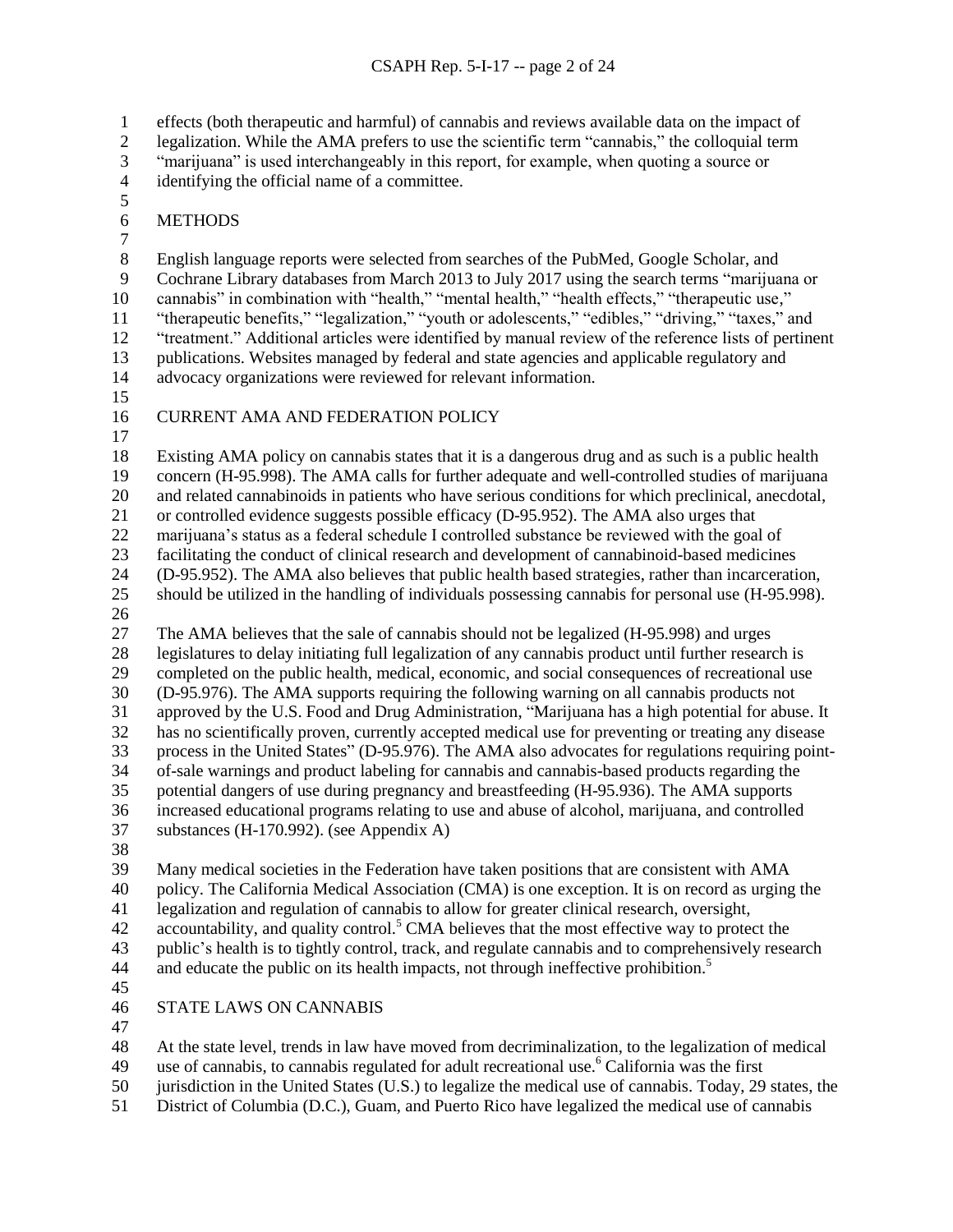## CSAPH Rep. 5-I-17 -- page 3 of 24

1 through either the legislative process or ballot measures.<sup>7</sup> These laws vary greatly by jurisdiction from how patients access the product (home cultivated or dispensary), to qualifying conditions, product safety and testing requirements, packaging and labeling requirements, and consumption method (some states prohibit smoking the product). In jurisdictions that have legalized cannabis for medicinal use, physicians can "certify" or "recommend" a qualifying patient for the medicinal use of cannabis, but physicians cannot prescribe cannabis for medical purposes because it is illegal under federal law. In recent years, an additional 17 states have enacted laws allowing access to low delta-9-tetrahydrocannabinol (THC)/high cannabidiol (CBD) products for children with epilepsy.<sup>7</sup> In 2012, Colorado (CO) and Washington (WA) were the first U.S. jurisdictions to legalize the adult 11 use of cannabis for recreational purposes.<sup>8,9</sup> Today, a total of 8 states and D.C. have legalized 12 cannabis for recreational purposes, all through the ballot measure process.<sup>7</sup> (Figure 1) Most of these jurisdictions have created for-profit, commercial cannabis production and distribution markets where the product is sold and taxed. D.C. is the exception; they have adopted a "grow and give" model whereby residents are permitted to possess, use, grow, and give away cannabis, but they 16 cannot sell it.<sup>10</sup> In 2017, legislatures in 20 states introduced legislation to legalize cannabis for recreational use. Vermont's legislature was the first in the country to vote in favor of legalizing 18 cannabis for recreational use.<sup>11</sup> The bill was ultimately vetoed by the governor due to the lack of provisions to protect public health and safety. Specifically, he called on policymakers to hold off on moving forward with commercialization until the state could: …detect and measure impairment on our roadways, fund and implement additional substance abuse prevention education, keep our children safe and penalize those who do not, [and] measure how legalization impacts mental health 25 and substance abuse issues our communities are already facing.<sup>12</sup> RELEVANT FEDERAL LAW AND POLICY Under the U.S. Controlled Substances Act (CSA) of 1970, cannabis is classified as a Schedule I controlled substance, meaning it has no currently accepted medical use in treatment in the United States, a lack of accepted safety for use under medical supervision, and a high potential for abuse.<sup>13</sup> In 2011, the governors of Washington and Rhode Island petitioned the Drug Enforcement Administration (DEA) asking it to change cannabis from a Schedule I to a Schedule II drug under the CSA. In August of 2016, the DEA announced that cannabis would remain a Schedule I 35 controlled substance.<sup>14</sup> The notice stated that: The DEA and FDA continue to believe that scientifically valid and well- controlled clinical trials conducted under investigational new drug applications are the proper way to research all potential new medicines, including marijuana. Furthermore, we believe that the drug approval process is the proper way to assess whether a product derived from marijuana or its constituent parts is safe 42 and effective for medical use.<sup>14</sup> Cannabis is not FDA-approved as a safe and effective drug for any indication. However, the agency has approved three drug products containing synthetic versions of the main psychoactive ingredient of cannabis, THC. Marinol® and Syndros™, which include the active ingredient dronabinol, are indicated for nausea and vomiting associated with 48 cancer chemotherapy and anorexia associated with weight loss in patients with AIDS.<sup>15</sup> Cesamet®, which contains the active ingredient nabilone, also is indicated for the 50 treatment of the nausea and vomiting associated with cancer chemotherapy.<sup>15</sup> Clinical investigations are underway for one CBD-based product, Epidiolex® for Lennox-Gastaut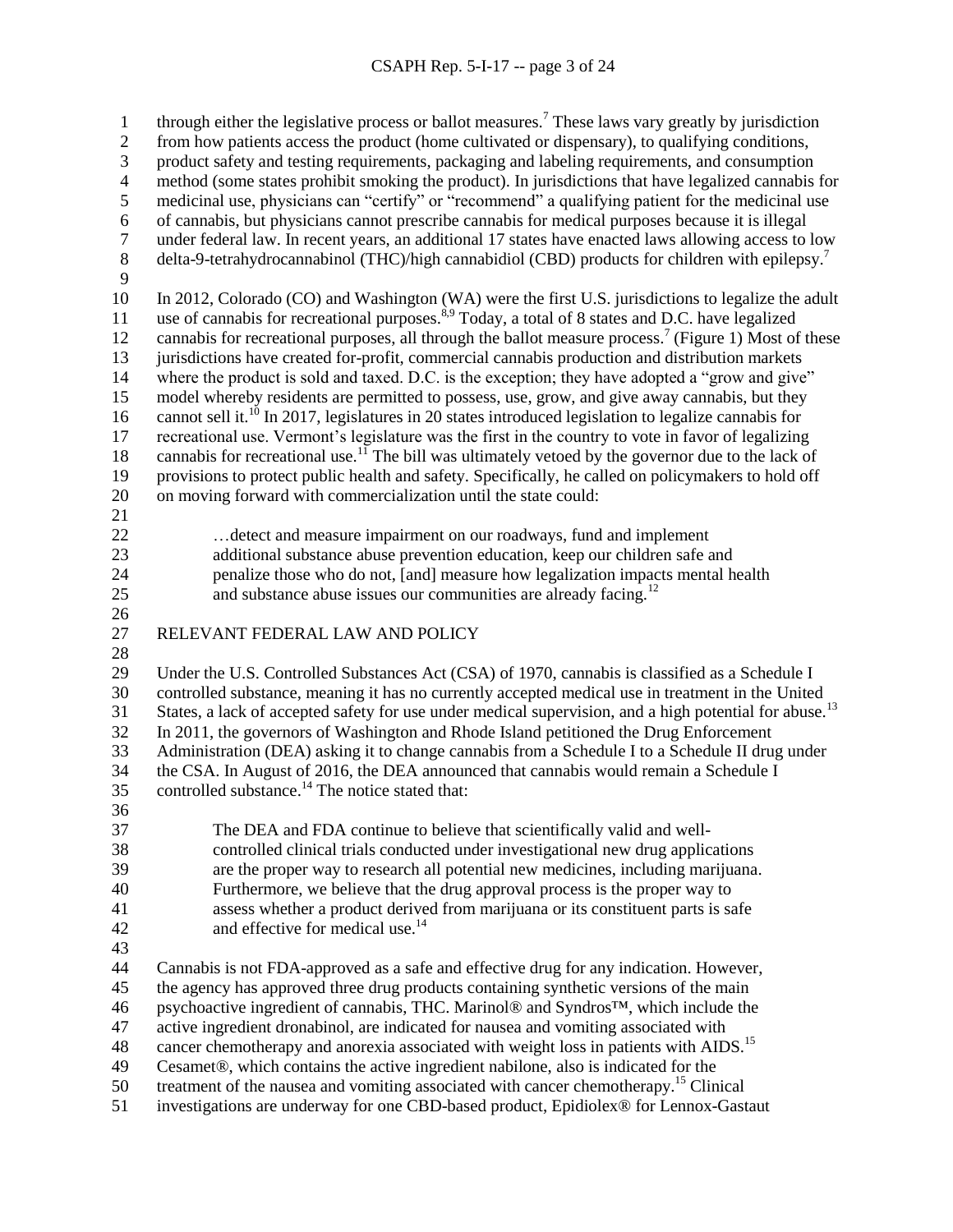syndrome and Dravet syndrome and the THC/CBD combination product Sativex® for

2 cancer pain. $15,16$ 

 In 2016, the DEA announced a change in policy designed to increase the number of DEA- registered cannabis manufacturers. Currently the University of Mississippi is the only entity authorized to produce cannabis for research purposes in the United States. The new policy will 6 allow additional entities to submit applications and become registered with the DEA to grow and distribute cannabis for FDA-authorized research purposes.<sup>17</sup> distribute cannabis for FDA-authorized research purposes. $^{17}$  Under the Obama Administration, a memorandum to all U.S. Attorneys outlined cannabis enforcement priorities for the federal government. The memo explained that jurisdictions enacting laws legalizing cannabis that also have strong regulatory enforcement systems would be less likely 12 to be threatened with federal enforcement.<sup>18</sup> Federal priorities include preventing: (1) the distribution of cannabis to minors; (2) revenue from the sale of cannabis from going to criminal enterprises, gangs, and cartels; (3) the diversion of cannabis from states where it is legal under state law in some form to other states; (4) state-authorized cannabis activity from being used as a cover or pretext for the trafficking of other illegal drugs or other illegal activity; (5) violence and the use of firearms in the cultivation and distribution of cannabis; (6) drugged driving and the exacerbation of other adverse public health consequences associated with cannabis use; (7) the growing of cannabis on public lands and the attendant public safety and environmental dangers posed by 20 cannabis production on public lands; and, (8) cannabis possession or use on federal property.<sup>18</sup> Accordingly, if particular conduct threatens federal priorities, that person or entity would be subject to federal enforcement actions. While the Obama Administration tolerated state laws legalizing cannabis, it is still unclear how the 25 Trump Administration will handle the issue.<sup>19</sup> In July of 2017, the Attorney General sent letters to four governors warning them that he had "serious concerns" about the effects of cannabis legalization, raising questions as to whether the current compromise on enforcement with the 28 Justice Department may be under reconsideration.<sup>20</sup> THE HEALTH EFFECTS OF CANNABIS The National Academies of Sciences, Engineering, and Medicine (National Academies) published a comprehensive report in January 2017 commissioned by federal, state, philanthropic, and nongovernmental organizations, entitled "The Health Effects of Cannabis and Cannabinoids: The 35 Current State of Evidence and the Recommendations for Research."<sup>6</sup> The report's recommendations outline priorities for a research agenda and highlight the potential for 37 improvements in data collection efforts and enhanced surveillance capacity.<sup>6</sup> The report also contained 98 conclusions based on the accumulated evidence related to cannabis or cannabinoid 39 use and health. $<sup>6</sup>$  (see Appendix B)</sup> The report examined a broad range of possible health effects of cannabis and cannabinoids. Health effects examined included those related to cancer; cardiometabolic risk; respiratory disease; immunity; injury and death; prenatal, perinatal, and neonatal exposure; psychosocial and mental health; problem cannabis use; and cannabis use and the misuse of other substances. The findings are organized into 5 evidence categories: conclusive, substantial, moderate, limited, and no/insufficient evidence. The report found conclusive or substantial evidence that cannabis or cannabinoids are effective: (1) for the treatment of chronic pain in adults (cannabis); (2) as antiemetics in the treatment of chemotherapy-induced nausea and vomiting (oral cannabinoids); and (3) for improving patient-reported multiple sclerosis spasticity symptoms (oral cannabinoids).<sup>6</sup> The report also found substantial evidence of a statistical association between cannabis smoking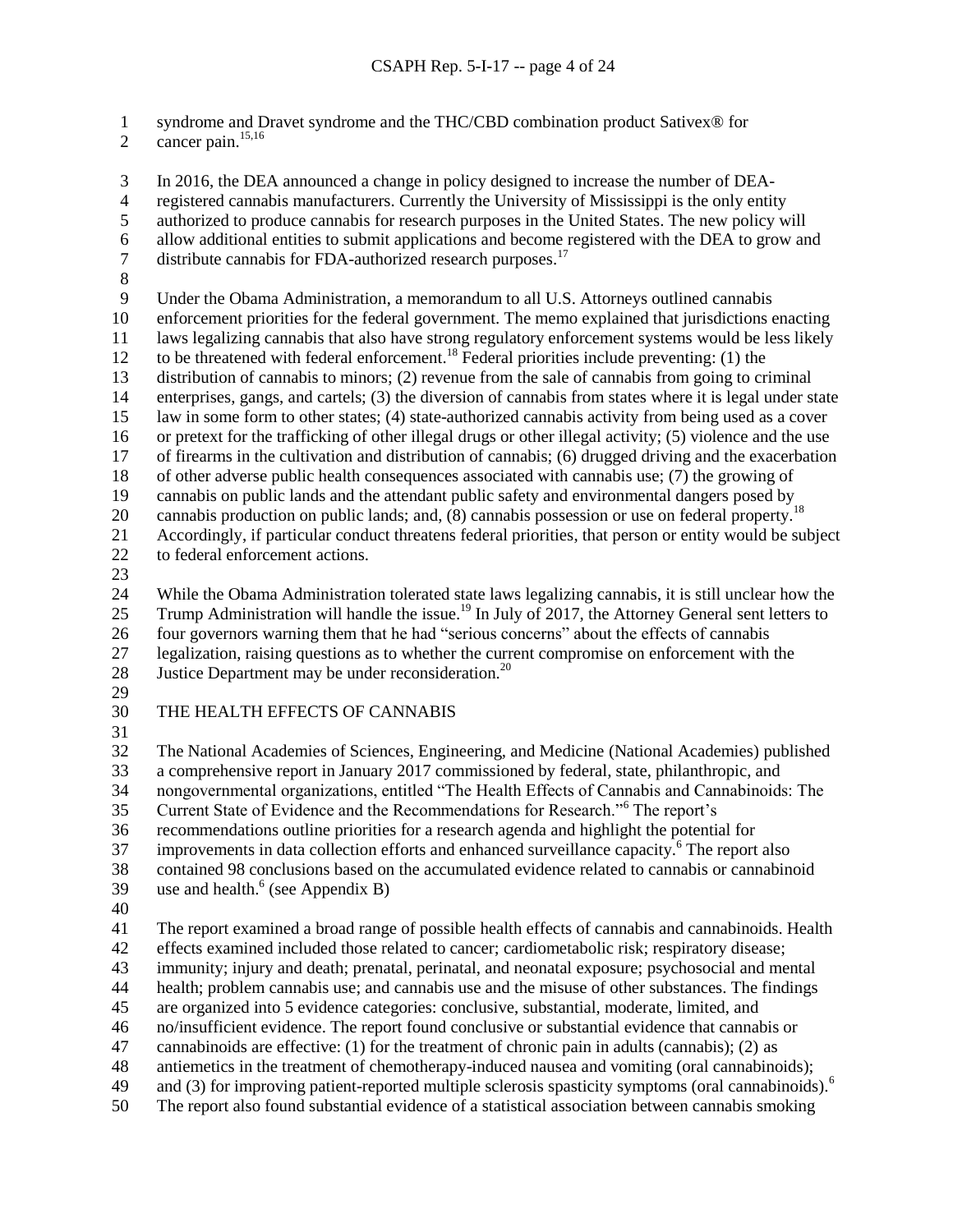and: (1) more frequent chronic bronchitis episodes (long-term cannabis smoking); (2) increased

- risk of motor vehicle crashes; (3) lower birth weight of offspring (maternal cannabis smoking); and
- (4) the development of schizophrenia or other psychoses, with the highest risk among the most
- frequent users.<sup>6</sup>
- 

 A systematic review published subsequent to the National Academies report examined 27 clinical 7 trials involving patients with chronic pain and found limited evidence that cannabis may alleviate<br>8 neuropathic pain in some patients, but that insufficient evidence exists to demonstrate analgesic neuropathic pain in some patients, but that insufficient evidence exists to demonstrate analgesic effects in patients with other types of chronic pain.<sup>21</sup> This conclusion contradicts the finding of the National Academies report and is an example of how research findings on the therapeutic effects of cannabis remain inconsistent, leading to confusion among physicians, patients, the media, policy makers, and others.

## IMPACT OF STATE LEGALIZATION OF CANNABIS

 In 2012, CO and WA were the first states to legalize cannabis for recreational use. As jurisdictions continue to follow in their footsteps, many are looking at data from these states to determine the impact of legalization on public health and safety. Issues being examined include the impact of legalization on patterns of use by adults, children and adolescents, and pregnant women; cannabis- related exposures; cannabis-related hospital or emergency department visits; cannabis-related treatment admissions; impaired driving; crime; opioid use; and governmental costs and revenue. Since regulatory structures governing cannabis vary by jurisdiction and continue to evolve, the impact on health and safety is difficult to discern. It is also worth noting that although recreational use of cannabis was first legalized in 2012, cannabis products for recreational use were not commercially available for sale in CO or WA until 2014. Alaska (AK), D.C., and Oregon (OR) voted to legalize recreational use in 2014. While OR allowed limited sales of cannabis through medical dispensaries in 2015, cannabis dispensaries for recreational users did not open in AK or OR until 2016 (Figure 2). As a result, limited data are currently available to determine the overall impact of legalizing recreational cannabis use on specific outcome measures. The Colorado Department of Public Health and Environment (CDPHE) appointed a Retail

 Marijuana Public Health Advisory Committee (RMPHAC), to review scientific literature on the 33 health effects of cannabis and state-specific health outcomes and patterns of use.<sup>22</sup> The RMPHAC report was informed by state-based data and national surveys such as the Substance Abuse and Mental Health Services Administration's (SAMHSA) National Survey on Drug Use and Health (NSDUH) and the Center for Disease Control and Prevention's (CDC) Behavioral Risk Factor Surveillance System (BRFSS) and Pregnancy Risk Assessment Monitoring System (PRAMS). The Washington State Institute for Public Policy (WSIPP) has conducted a benefit-cost analysis of the 39 implementation of WA Initiative 502 as required by law.<sup>23</sup> The Northwest High Intensity Drug Trafficking Area (NWHIDTA) and the Rocky Mountain High Intensity Drug Trafficking Area (RMHIDTA) have also issued reports on the impacts of the legalization of cannabis in WA and 42 CO, respectively.  $24.25$  The results from these reports were utilized in examining the impact of cannabis legalization on public health and safety.

- 
- *Use among Adults*
- 

47 In the United States, cannabis is the most commonly used illicit drug.<sup>26</sup> Overall, from 2002-2014,

the prevalence of cannabis use during the past month, past year, and daily or almost daily increased

- 49 among persons aged 18 years and older.<sup>27</sup> In 2016, the percentage of young adults (18-25 years)
- who were current marijuana users (past month) was similar to the percentages in 2014 and 2015, 51 while the percentage of older adults ( $\geq$  26 years) who were current users continued to increase.<sup>28</sup>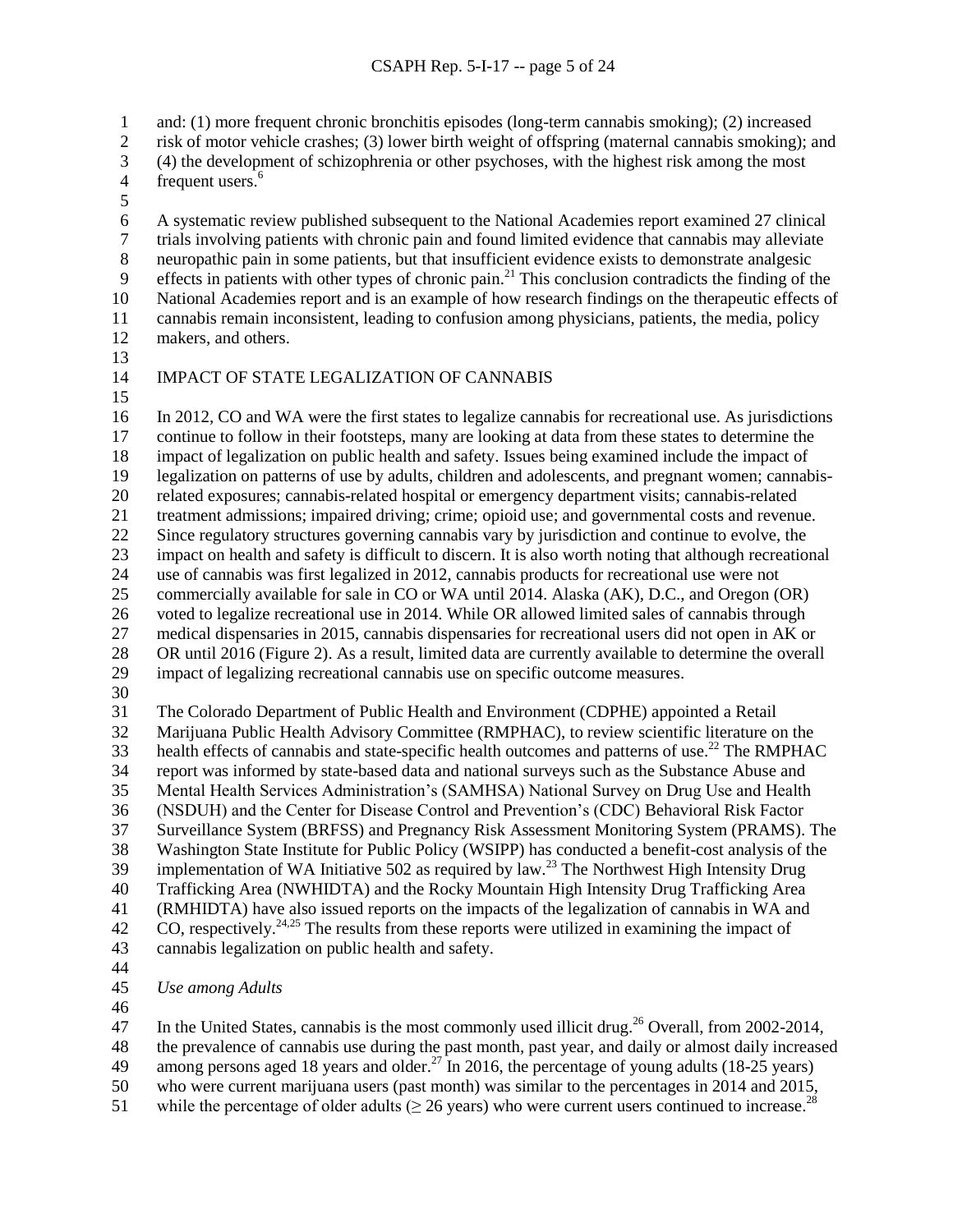1 The percentage of young Coloradan adults aged 18 to 25 years reporting cannabis use within the 2 past year increased significantly after "medical" cannabis legalization (35 percent in 2007 to 2008  $\frac{1}{100}$  to 43 percent in 2010 to 2011).<sup>29</sup> The latest data available suggest cannabis use has remained fairly 4 constant in CO (45 percent in 2013-2014). In 2015, based on the BRFSS data, 13 percent of CO 5 adults ages 18 and up had used cannabis in the past-month.<sup>22</sup> The NSDUH estimate for past-month 6 use is higher, at 17 percent.<sup>22</sup> However, neither survey showed a statistical change from 2014 to 2015.<sup>22</sup> According to NSDUH data, adult use of cannabis in CO has continued to be higher than the national average, which was 8 percent.<sup>22</sup> In WA, young adults' (18-25 years) past-year cannabis 8 national average, which was 8 percent.<sup>22</sup> In WA, young adults' (18-25 years) past-year cannabis 9 use was 6 percent higher than the nation's in 2012-2013, and adults' use  $(≥ 26$  years) was 5 percent 10 higher.<sup>24</sup> Past month use of cannabis was 5 percent higher than the nation's average for young 11 adults and adults in 2012-2013.<sup>24</sup> Statewide BRFSS data indicate that since the legalization of 12 recreational cannabis in WA, use has increased among adults. $^{23}$ 13 14 *Use among Pregnant Women* 15 16 Cannabis is the most commonly used illicit drug during pregnancy.<sup>30</sup> The movement toward the 17 legalization of cannabis may result in more women using cannabis during pregnancy.<sup>31</sup> Cannabis 18 crosses the placenta and is found in breast milk.<sup>30</sup> It may have adverse effects on both perinatal 19 outcomes and fetal neurodevelopment, though evidence is limited.<sup>31</sup> In 2015, the American College 20 of Obstetricians and Gynecologists issued a committee opinion discouraging physicians from 21 suggesting the use of marijuana during preconception, pregnancy, and lactation.<sup>30</sup> 22 23 Overall, cannabis use during pregnancy is increasing with 3.85 percent of pregnant women 24 between the ages of 18 and 44 years reporting past-month cannabis use in 2014, compared with 2.37 percent in 2002<sup>32</sup> PRAMS data for CO showed that among new mothers, 11.2 percent used 26 cannabis prior to pregnancy, 5.7 percent used cannabis during pregnancy, and 4.5 percent of 27 breastfeeding mothers used cannabis after delivery.<sup>22</sup> Cannabis use during pregnancy was 28 statistically higher among women with an unintended pregnancy (9.1 percent) than among women 29 who intended to become pregnant  $(4.0 \text{ percent})$ .<sup>22</sup> When cannabis use during pregnancy was 30 compared among different demographics, both education and age showed statistical differences, 31 whereas race and ethnicity did not.<sup>22</sup>

32

33 *Use among Adolescents*

34

 Adolescents are of particular interest in cannabis-policy discussions because the negative health  $\frac{1}{26}$  effects of the drug are heightened when use begins in adolescence.<sup>33</sup> In addition to the health effects, including the increased risk of addiction, evidence also suggests that cannabis use in adolescence and early adulthood is associated with poor social outcomes, including unemployment, 39 Iower income, and lower levels of life and relationship satisfaction.<sup>33-35</sup> Changes in the legal status of cannabis may affect use among adolescents by decreasing the perceived risk of harm or through the marketing of legal cannabis. Studies examining the impact of "medical" cannabis laws found 42 no measurable effect on the patterns of adolescent cannabis use.<sup>36-38</sup> States with recreational or adult use cannabis laws also have not experienced an increase in adolescent use in the short term.<sup>22,23</sup> However, further surveillance is necessary to determine long-term results. 45

46 NSDUH data for 2016 suggest that 6.5 percent or 1.6 million adolescents (12-17 years) were

47 current (past month) users of cannabis.<sup>28</sup> The percentage of adolescents who were current cannabis

48 users in 2016 was lower than the percentages in most years from 2009 to 2014, but was similar to

49 the percentage in 2015.<sup>28</sup> In CO, estimates of current cannabis use (2002-2015) among high school

50 students have fluctuated between approximately 20 percent and 25 percent.<sup>22</sup> Survey results from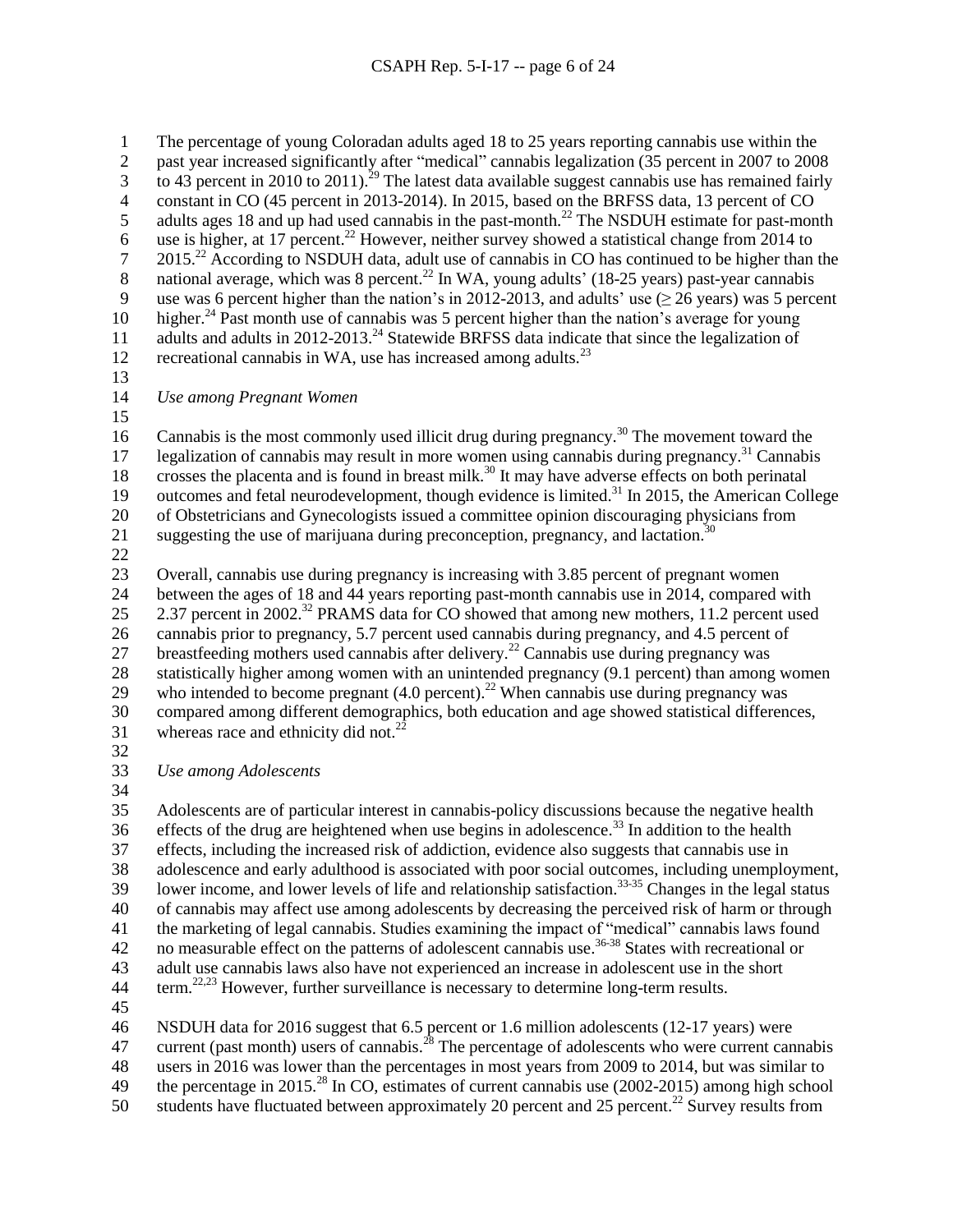2015 indicate that approximately 38 percent of CO high school students reported having ever used cannabis and 21 percent reported use in the past 30 days.<sup>22</sup> These estimates are similar to national estimates of ever and current cannabis use among high school students. Among CO middle school students in 2015, an estimated 7.6 percent had ever used cannabis and an estimated 4.4 percent 5 reported currently using cannabis.<sup>22</sup> In WA, the Healthy Youth Survey, found that cannabis use indicators across grades 6, 8, 10, and 12, have been stable or fallen slightly since the legalization of 7 recreational cannabis. $^{23}$ 8<br>9 *Cannabis-Related Exposures* Cannabis-related exposures generally refer to the number of human exposures related to accidental or excessive consumption or inhalation of cannabis and cannabis edibles. Early data from states that have legalized cannabis have shown an increase in calls to poison control centers related to cannabis exposures. According to the WA State Poison Control Center (WAPC), calls related to 15 cannabis exposure nearly doubled from 2011 (n=146) to 2016 (n=286).<sup>39</sup> In 2016, over 42 percent (n=120) of the total cannabis-related calls involved individuals 13-29 years of age who had been 17 exposed to some form of cannabis.<sup>39</sup> Over 70 percent (n=226) of patients were exposed to cannabis 18 through ingestion.<sup>39</sup> In CO, 7.9 percent of adults with children 1-14 years old in the home reported having cannabis or 21 cannabis products in or around the home  $(2015)^{22}$  It was estimated that approximately 14,000 homes in CO with children 1-14 years old had cannabis in the home with potentially unsafe 23 storage.<sup>22</sup> Cannabis-related exposures in CO increased 100 percent in the three-year average (2013- 2015) since CO legalized recreational use of cannabis compared to the three-year average (2010- 25 2012) prior to legalization.<sup>25</sup> In children ( $\leq$  5 years old), cannabis-related exposures increased 169 26 percent after legalization of recreational cannabis in  $CO.<sup>25</sup>$  However, overall human exposures reported to Rocky Mountain Poison Center involving cannabis were marginally lower in 2016

- 28 (n=224) compared with 2015 (n=231).<sup>22</sup>
- 

 A retrospective cohort study of CO children's hospital admissions and regional poison control (RPC) cases for cannabis exposures between January 1, 2009, and December 31, 2015, found that hospital visits and RPC case rates for cannabis exposures in patients under 10 years of age  $\overline{33}$  increased between the 2 years prior to and the 2 years after legalization.<sup>40</sup> During this time period, RPC calls increased at a significantly higher rate in CO than in the rest of the U.S. (34 percent vs.

19 percent per year).<sup>40</sup> In CO, edible products were responsible for more than half of the 36 exposures.

*Cannabis Secondhand Smoke Exposure*

 For 2014 and 2015 together, 3.2 percent of adults with children 1-14 years old reported cannabis 41 being used inside the home in  $CO<sup>22</sup>$  Of these, 83.2 percent reported the cannabis was smoked, 42 vaporized, or dabbed (dabs are a highly concentrated extract of THC).<sup>22</sup> It is estimated that approximately 16,000 homes in CO had children 1-14 years old with possible exposure to 44 secondhand cannabis smoke or vapor in the home.<sup>22</sup>

*Cannabis-Related Emergency Department Visits and Hospital Admissions*

In addition to hospitalizations for unexpected pediatric exposure to cannabis, increased cannabis

use after legalization has resulted in an increase in the number of ED visits and hospitalizations

50 related to acute marijuana intoxication.<sup>29</sup> Retrospective data from the CO Hospital Association has

shown that the prevalence of hospitalizations for cannabis exposure in patients aged 9 years and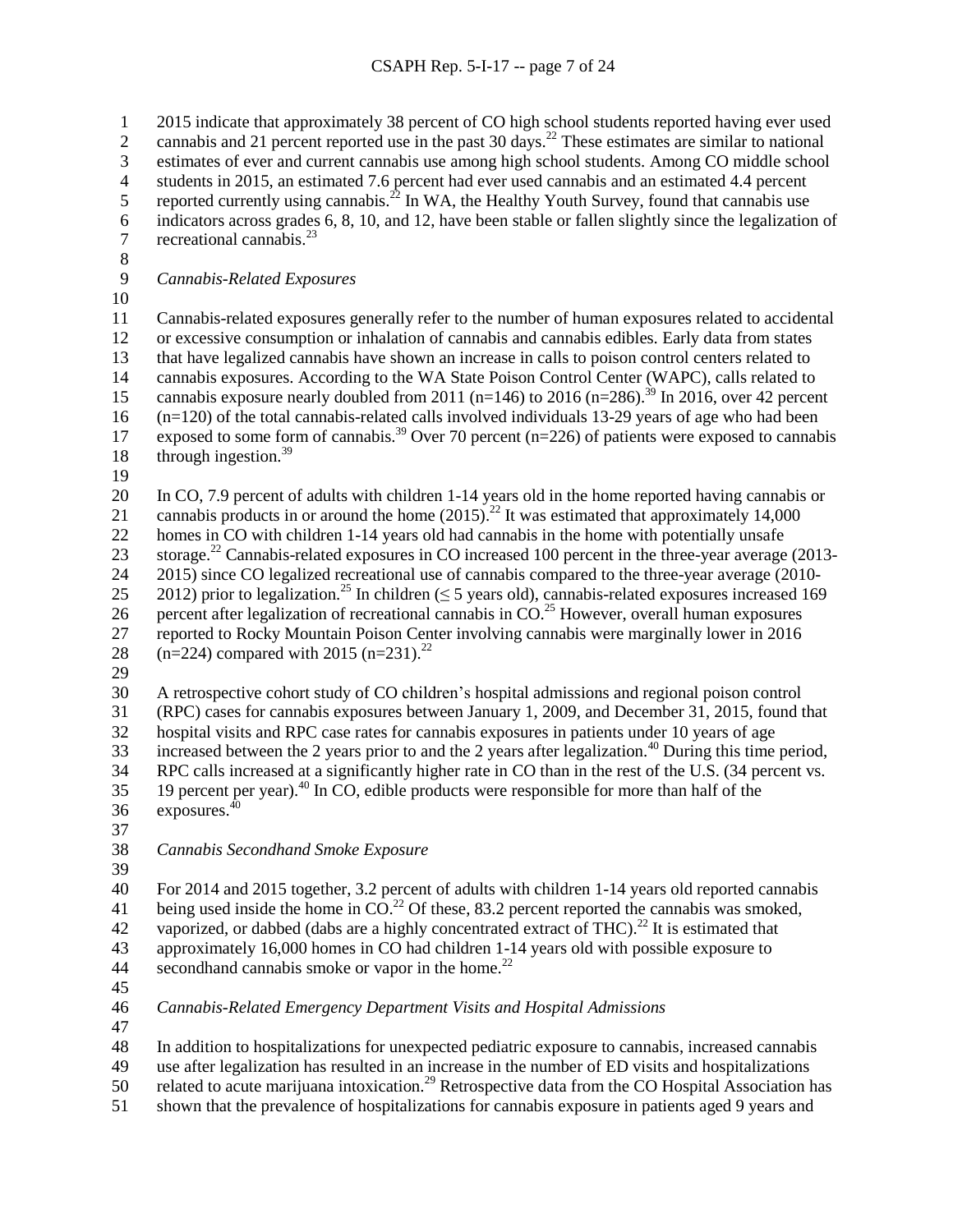older essentially doubled after the legalization of medical cannabis (15 per 100,000 hospitalizations

in 2001 to 2009 versus 28 per 100,000 hospitalizations from 2010 to 2013) and that cannabis-

related ED visits nearly doubled after the legalization of recreational cannabis (22 per 100,000 ED

4 visits in 2010 to 2013 versus 38 per 100,000 ED visits from January to June of 2014).<sup>29</sup>

Cannabis legalization may also eventually contribute to increased ED visits for the sequelae of

chronic cannabis use, including cannabinoid hyperemesis syndrome.<sup>29</sup> Patients with cannabinoid<br>8 hyperemesis present to the ED with periodic bouts of intractable vomiting that are unresponsive t hyperemesis present to the ED with periodic bouts of intractable vomiting that are unresponsive to

traditional antiemetics. CO saw a doubling of ED visits for cyclic vomiting after the legalization of

10 medical cannabis in CO in 2009, although the total number of visits remained small.<sup>29</sup>

*Cannabis-Related Treatment Admissions*

 Limited data is available regarding the impact of laws legalizing the recreational use of cannabis on 15 cannabis-related treatment admissions,<sup>\*</sup> though the early data suggests a decline in treatment admissions. A study of cannabis-related treatment admissions in Denver from 2001-2013 found that such admissions increased from 2005 (2,694) to 2008 (3,295) and then declined by 10.6 18 percent to 2,887 in 2011.<sup>41</sup> Significant decreases in treatment entries after 2009, a time when access to cannabis through CO's medical cannabis program was increasing, have been hypothesized to be a reflection of an accepting public opinion of cannabis use resulting in fewer individuals seeking 21 treatment.<sup>41</sup> In WA, cannabis-related treatment admissions fell in the three years following legalization of recreational use dropping from 7,843 in 2012, to 7,374 in 2013, 6,885 in 2014, and 23 6,142 in 2015<sup>23</sup> Youth treatment admissions for cannabis have remained between 66 percent and  $\%$  70 percent of overall admissions in WA state since 2010.<sup>24</sup>

# *Impaired Driving*

 A potential unintended consequence of legalizing cannabis use for medical or recreational purposes is increased cannabis-related driving impairment. While the effects of alcohol on driving performance and crash risk are well understood, less is known regarding the effects of cannabis on driving. Research, including direct observations made in a driving simulator, has demonstrated the potential of cannabis to impair driving related skills.<sup>42-44</sup> Individuals driving under the influence of cannabis seem to exhibit a general reckless driving style and cannabis smoking increases the risk of 34 involvement in a motor vehicle accident approximately 2-fold.<sup>44</sup> Cannabis use is associated with slower driving, an increased tendency to drive below the speed limit, increased following distance, 36 increased lane weaving, and increased mean distance headway to the preceding vehicle.<sup>43</sup> These behaviors suggest that those driving under the influence of cannabis are aware of their impairment 38 and decrease their speed to compensate.<sup>44</sup>

Unlike alcohol, THC is not water soluble, but is stored in fatty tissues and released over time. A

clear relationship between THC levels and impairment has been difficult to establish, in part,

because a urine or even serum level of THC could reflect cannabis used quite remotely from the

43 date of the specimen collection.<sup>45</sup> Peak THC level can occur when low impairment is measured, 44 and high impairment can be measured when THC level is low.<sup>45</sup> Additionally, some individuals

45 may demonstrate little or no impairment at a THC level that impairs someone else.<sup>45</sup>

 The most recent data from CO show that cannabis-related traffic deaths increased 48 percent in the three-year average (2013-2015) after recreational use of cannabis was legalized compared with the

<sup>\*</sup> Treatment admissions data as reported by substance abuse treatment facilities for inclusion in the national Treatment Episode Data Set.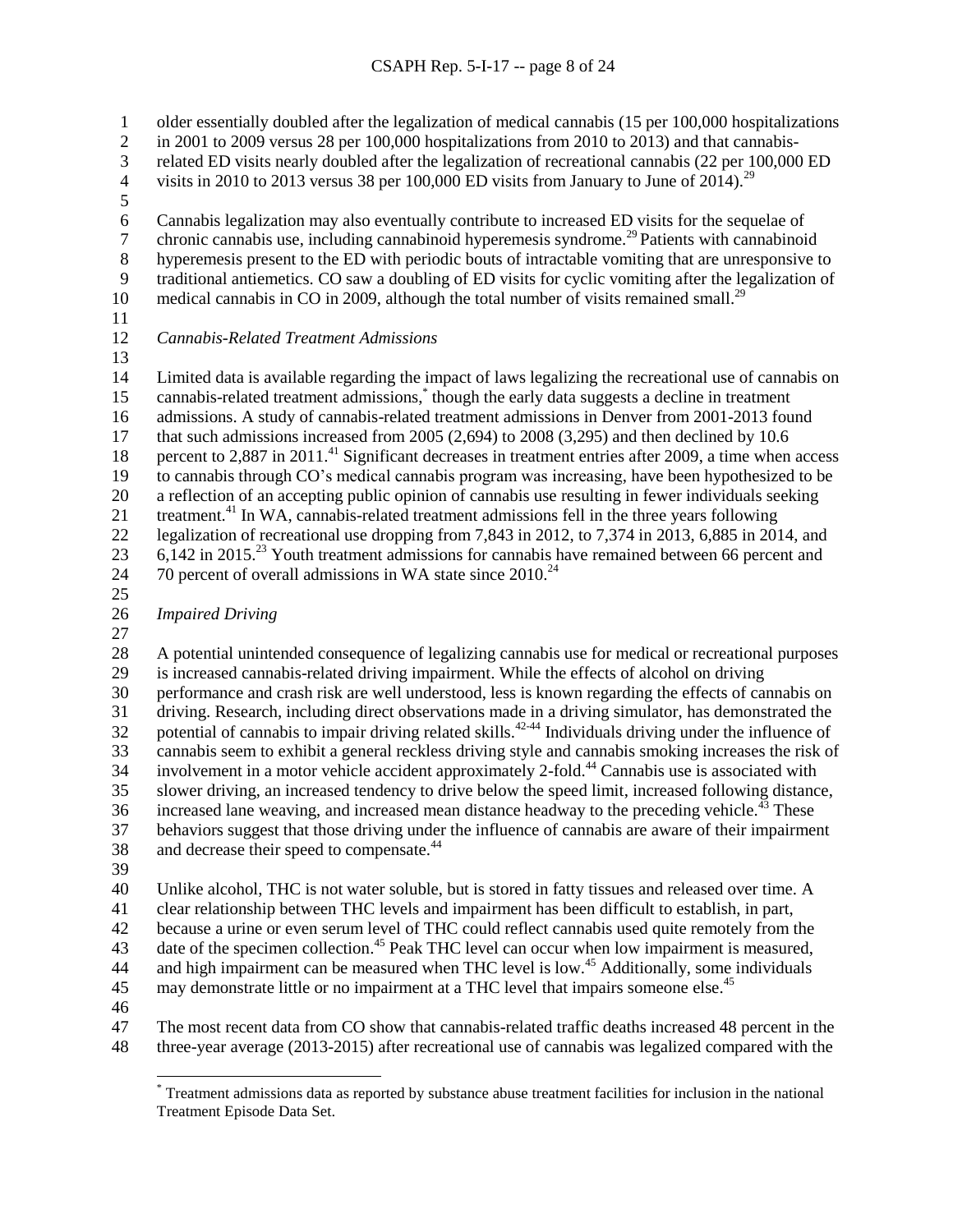three-year average (2010-2012) prior to legalization.<sup> $25$ </sup> Similarly, the WA State Traffic Safety

Commission found that the number of drivers with THC in their blood involved in fatal driving

3 accidents increased more than 120 percent from 2010 to  $2014.<sup>24</sup>$  Despite data from these individual

- 4 states, another study found that three years after recreational cannabis legalization, motor vehicle<br>5 crash fatality rates overall for WA and CO were not statistically different from those in similar
- crash fatality rates overall for WA and CO were not statistically different from those in similar
- 6 states without recreational cannabis legalization.
- $\begin{array}{c} 7 \\ 8 \end{array}$ 
	- *Criminal Justice*
- 

 Legalizing cannabis for recreational use could have variable impacts on crime. Some have argued that legalization could result in a decrease in drug-trafficking and possession charges; others

contend that the increased use of cannabis could result in increases in violent crime.

 Data from WA's Administrative Office of the Courts demonstrated that among adult offenders, misdemeanor cannabis possession convictions declined from 297 convictions in January 2012 to 0 16 by January 2013.<sup>23</sup> Among youth offenders, misdemeanor cannabis convictions dropped from 17 1,015 in the first three months of 2012 to 722 in the first quarter of  $2013.<sup>23</sup>$  WA reports that from 2012 through 2014, cannabis seizure offenses reported to the National Incident-Based Reporting 19 System decreased by nearly 62 percent.<sup>24</sup> Despite the overall decline in seizures in the state, youth cannabis seizure offenses have not followed this trend. In 2010, youth twelve to seventeen years 21 old represented 28.9 percent (n=855) of all seizures.<sup>24</sup> In 2012 (legalization), they represented 37.5 percent (n=2,378) of seizures, and in 2013 they represented 68.6 percent (n=1,840) of total 23 seizures.<sup>24</sup> By the end of 2014 (commercialization), 74 percent (n=1,791) of seizures involved 24 youth aged twelve to seventeen years. $^{24}$ 

26 Crime in Denver and Colorado has increased from 2013 to 2015.<sup>25</sup> Since 2014, there has been an increase in organized, large-scale home grows for trafficking to states where cannabis is not

28 legalized.<sup>25</sup> Seizures of Colorado marijuana in the U.S. mail increased 471 percent from an average of 129 pounds (2010‐2012) to 736 pounds (2013‐2015) over the three‐year period after

30 recreational use was legalized.<sup>25</sup> In addition, in Colorado, property crime increased 6.2 percent,

31 violent crime increased 6.7 percent, and all crime increased 6.2 percent from 2014 to  $2015.^{25}$ 

- 
- *Opioid Use*

 According to the Centers for Disease Control and Prevention, increases in unintentional overdoses and deaths due to prescription opioids and heroin are the biggest driver of the drug overdose epidemic. Studies have found a decrease in the use of opioids among pain patients provided with  $\frac{1}{38}$  medical cannabis.<sup>47</sup> Furthermore, medical cannabis laws are associated with significantly lower 39 state-level opioid overdose mortality rates.<sup>47</sup> Additional research is necessary to determine how cannabis laws may impact opioid use, morbidity, and mortality.

*Governmental Costs and Revenue*

Cannabis tax collections in CO and WA have continued to increase, and, on a national basis,

legalization and associated taxation of cannabis could result in billions of dollars per year of tax

revenue for states.<sup>48</sup> In WA, I-502 required the WA State Liquor and Cannabis Board to oversee

the recreational cannabis market and imposed a 25% excise tax on producers, processors, and

48 retailers, which was later replaced with a 37% excise tax on retail sales.<sup>23</sup> The Dedicated Marijuana

49 Account was created for cannabis revenues and expenditures.<sup>23</sup> Voters were told legalization could

bring in as much as \$1.9 billion over five years, with 40 percent going to the state general fund and

local budgets and the remaining 60 percent intended for substance abuse prevention, research,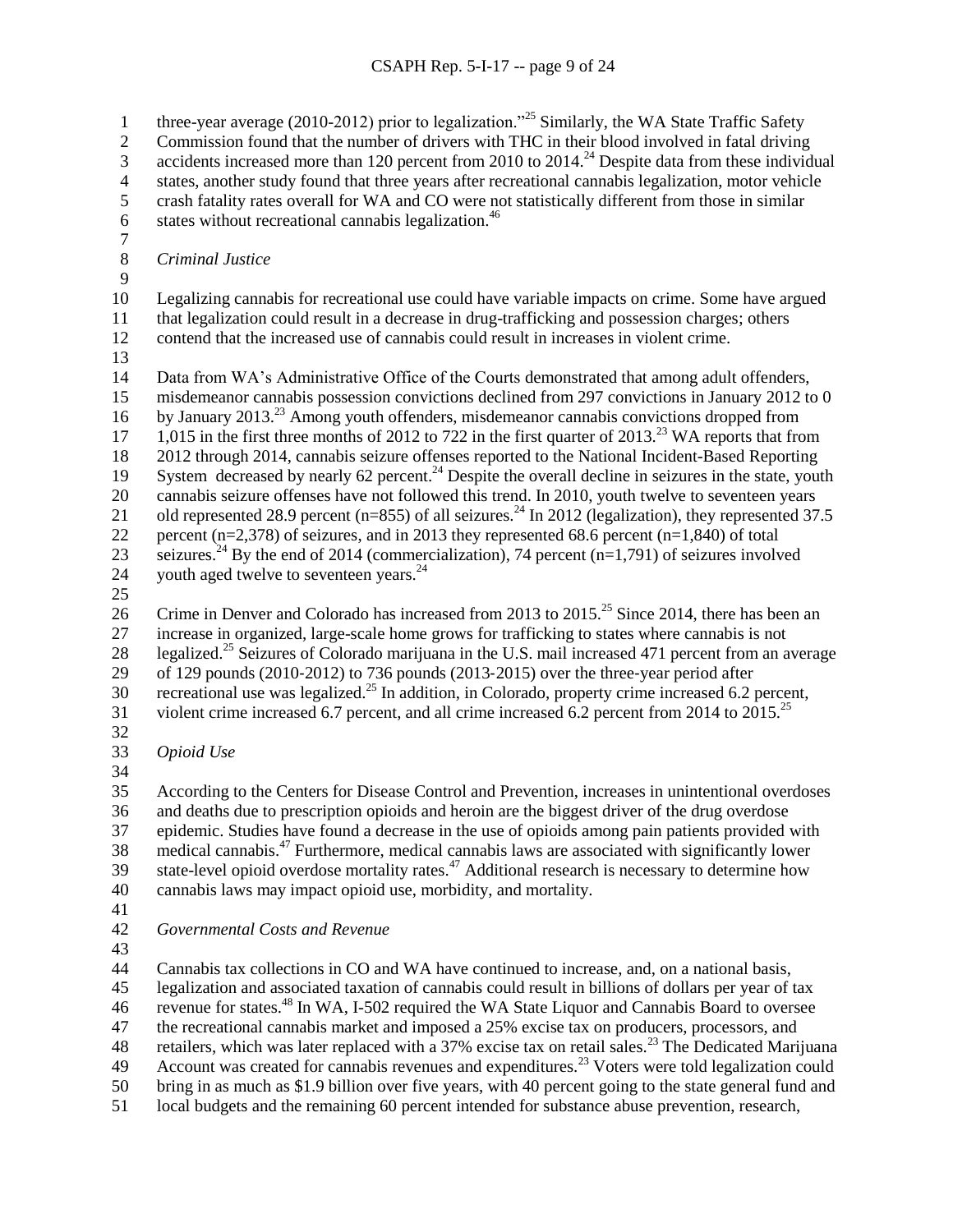education, and health care. As of April 2016, state sales average over \$2 million a day, which

- 2 translates into mean excise tax revenue approaching \$270 million per year.<sup>48</sup>
- 

 In CO, voters were initially told cannabis excise taxes would boost state revenues by \$70 million 5 per year, with the first \$40 million each year to be allocated to school construction, leaving \$30 6 million for enforcement and general state funds.<sup>48</sup> Revenues in calendar year 2016 reached nearly \$200 million. The CO legislature established a Marijuana Tax Cash Fund (MTCF) in 2014, which collects tax revenue from both medical and recreational cannabis sales. Funds in the MTCF have been appropriated to government agencies to address the possible health and safety consequences of legalization such as monitoring the health effects of cannabis, conducting health education campaigns, and providing substance abuse prevention and treatment programs. The legalization and commercialization of cannabis results in revenue for states through taxes and fees, but it also comes with costs, both in regulating and enforcement actions and in protecting public health and safety. For example, in Colorado, the Marijuana Enforcement Division (MED) is responsible for regulating both medical and recreational cannabis businesses in the state. The MED's four offices and 55 employees are responsible for rulemaking, licensing and inspecting cannabis-related businesses, and taking enforcement actions. The annual budget for the MED is approximately \$10.5 million.

# MINIMIZING HEALTH RISKS OF LEGALIZATION

 As jurisdictions continue to understand the impact of legalization on health and other outcomes, the regulatory structure governing cannabis will continue to evolve. In CO, CDPHE continues to assess 25 the knowledge gaps related to cannabis and develop policies to protect vulnerable populations.<sup>49</sup> For example, the issue of child cannabis exposure from edibles has been concerning. In CO, confusion surrounding the serving size for edible products and the delayed onset of the effects of 28 THC are thought to have contributed to overconsumption.<sup>49</sup> Regulations were changed to ensure 29 easier identification of average serving size in a single edible product.<sup>49</sup> CO, OR and WA now require a universal symbol to be affixed to edibles. Four states (Alaska, CO, OR, and WA) prohibit the manufacture or packaging of edibles that appeal to youth.<sup>50</sup> Concerns remain regarding the regulatory gaps that exist in each of these states and whether these regulations are actually 33 informing consumers and keeping the public safe.

 To address motor vehicle crashes due to driving under the influence of cannabis, some states have established *per se* limits for driving under the influence of cannabis. For example, CO and WA 37 have established 5 ng/ml of THC as the legal limit for cannabis-impaired driving.<sup>49</sup> However, little 38 evidence exists to support the enactment of specific *per se* limits for cannabis.<sup>24</sup> As a first step, states are being encouraged to conduct prevalence studies on the number and proportion of drivers 40 testing positive for THC.<sup>24</sup>

 The Vermont Department of Health has conducted a health impact assessment to determine the potential impact of legislation to regulate and tax cannabis for recreational use on the health of Vermonters and to recommend ways to mitigate the adverse health impacts of such legislation. The recommendations include expanding all current tobacco laws to include cannabis, prohibiting the use of cannabis in public places, standardizing and testing packaging and potency, funding prevention and education, restricting advertising, prohibiting infused products on the regulated market, setting a blood level operating limit for THC, expanding screening for substance use disorders in primary care, training health care providers on the health impacts of cannabis, and funding surveillance and research.<sup>51</sup>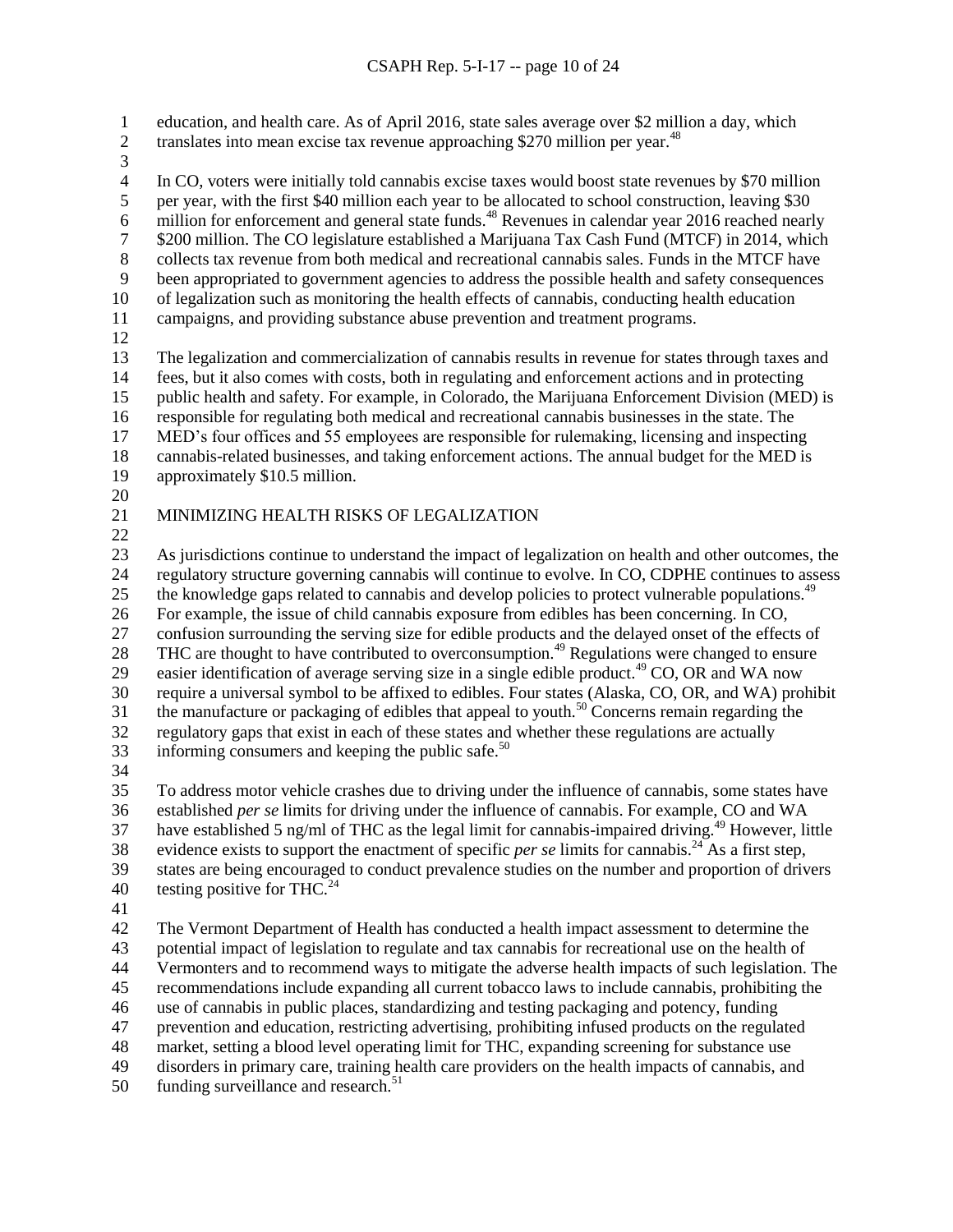#### CONCLUSION

 Although the National Academies found conclusive or substantial evidence that cannabis or cannabinoids have some therapeutic benefits, they also found substantial or conclusive evidence of a statistical association between cannabis smoking and health harms. Furthermore, the findings of a systematic review on the analgesic effects of cannabis released subsequent to the National 7 Academies report were inconsistent with the National Academies report, which highlights the lack<br>8 of agreement on this issue, and serves as a source of confusion among physicians, patients, and the of agreement on this issue, and serves as a source of confusion among physicians, patients, and the public and demonstrates the need for additional research.

 Legalizing the recreational use of cannabis may result in its increased use over time due to changes in perceptions of safety and health risks. Existing data, although limited, have yet to confirm this expectation for children and adolescents. However, cannabis use has increased in adults and pregnant women. Data from jurisdictions that have legalized cannabis demonstrate concerns particularly around unintentional pediatric exposures resulting in increased calls to poison control centers and ED visits as well as an increase in traffic deaths due to cannabis-related impaired driving. Limited data also show a decrease in cannabis-related treatment admissions as well as a possible decrease in the use of opioids for chronic pain. In terms of crime, convictions for the possession of cannabis may decline in states that legalize cannabis. While states have seen an increase in revenue through sales and excise taxes on retail cannabis, the administrative and enforcement costs as well as the costs to society in terms of public health and safety should not be minimized.

 Ongoing surveillance to determine the impact of cannabis legalization and commercialization on public health and safety will be critical. Surveillance should include, but not be limited to, the issues covered in this report – impact on patterns of use, traffic fatalities and injuries, emergency department visits and hospitalizations, unintentional exposures, exposure to second-hand smoke, and cannabis-related treatment admissions. There should also be a focus on at-risk populations including pregnant women and children. Continued evaluation of the effectiveness of regulations developed to ensure public health and safety in states that have legalized the medical and/or recreational use of cannabis is necessary. Jurisdictions that have legalized cannabis should allocate a substantial portion of their cannabis tax revenue for public health purposes, including substance abuse prevention and treatment programs, cannabis-related educational campaigns, scientifically rigorous research on the health effects of cannabis, and public health surveillance efforts. For physicians, legalization may require practice modifications, particularly regarding patient-

 provider conversations about use and risk. Additional education on counseling patients about the danger of second hand smoke exposure, underage use, safe storage, impaired driving, and the over-consumption of edibles may be warranted.

- 
- RECOMMENDATIONS
- 

 The Council on Science and Public Health recommends that the following statements be adopted in lieu of Resolution 907-I-16 and the remainder of this report be filed:

- 
- 1. That portions of Policies H-95.998, "AMA Policy Statement on Cannabis," H-95.995 "Cannabis Use,"H-95.938 "Immunity from Federal Prosecution for Physicians Recommending
- Cannabis," and D-95-976 "Cannabis Expanded AMA Advocacy," be retained and used, in
- part, to establish the following new policies: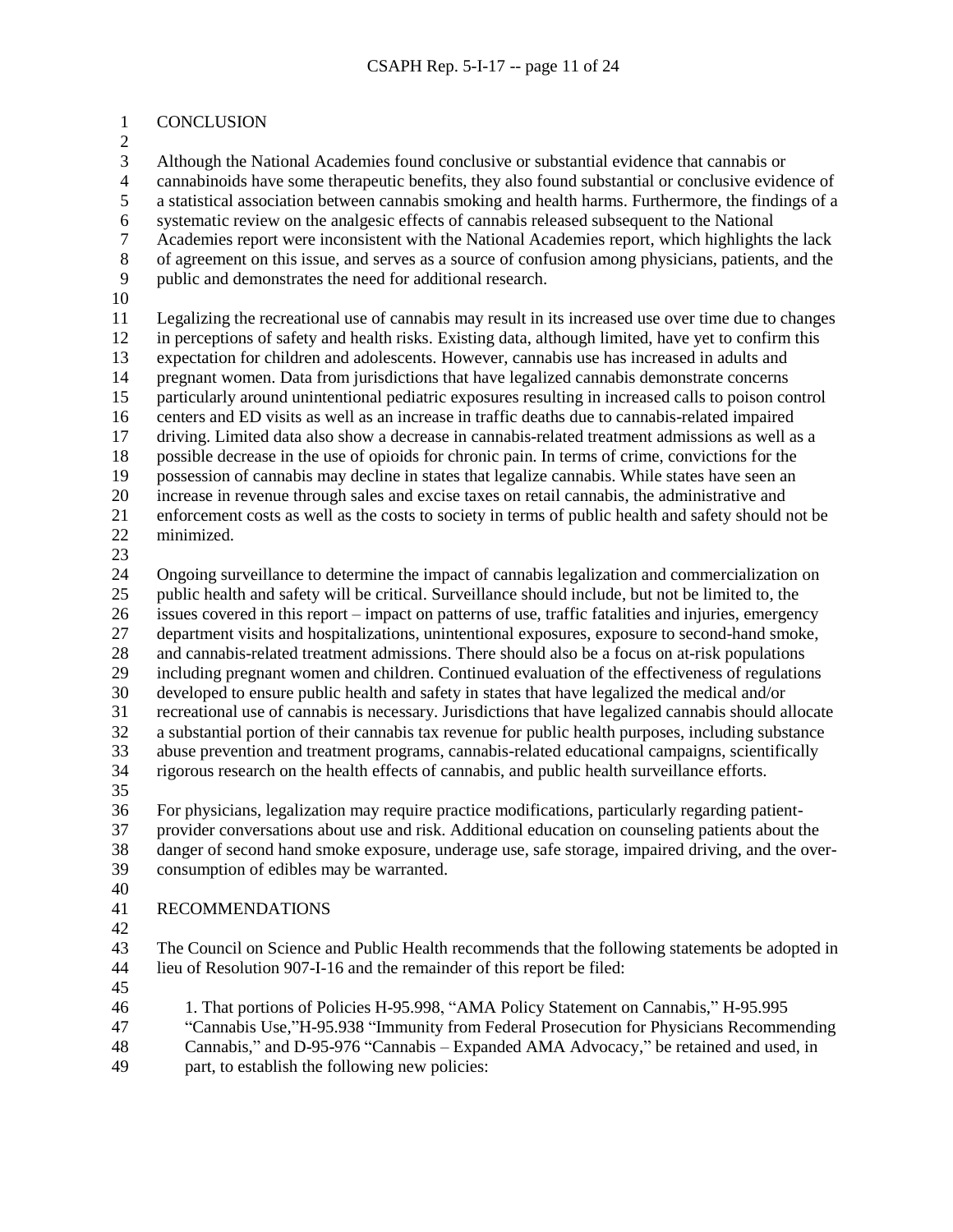Cannabis Legalization for Recreational Use

 Our AMA: (1) believes that cannabis is a dangerous drug and as such is a serious public health concern; (2) believes that the sale of cannabis for recreational use should not be legalized; (3) discourages cannabis use, especially by persons vulnerable to the drug's effects and in high-risk populations such as youth, pregnant women, and women who are breastfeeding; (3) believes states that have already legalized cannabis (for medical or recreational use or both) should be 7 required to take steps to regulate the product effectively in order to protect public health and<br>8 safety and that laws and regulations related to legalized cannabis use should consistently be 8 safety and that laws and regulations related to legalized cannabis use should consistently be<br>9 evaluated to determine their effectiveness: (5) encourages local, state, and federal public heal evaluated to determine their effectiveness; (5) encourages local, state, and federal public health agencies to improve surveillance efforts to ensure data is available on the short- and long-term health effects of cannabis use; (6) supports public health based strategies, rather than incarceration, in the handling of individuals possessing cannabis for personal use. (New HOD Policy)

- 
- Cannabis Legalization for Medicinal Use

 Our AMA: (1) believes that scientifically valid and well-controlled clinical trials conducted under federal investigational new drug applications are necessary to assess the safety and effectiveness of all new drugs, including potential cannabis products for medical use; (2) believes that cannabis for medicinal use should not be legalized through the state legislative, ballot initiative, or referendum process; (3) will develop model legislation requiring the following warning on all cannabis products not approved by the U.S. Food and Drug Administration: "Marijuana has a high potential for abuse. This product has not been approved by the Food and Drug Administration for preventing or treating any disease process."; (4) supports legislation ensuring or providing immunity against federal prosecution for physicians who certify that a patient has an approved medical condition or recommend cannabis in accordance with their state's laws; and (5) believes that effective patient care requires the free and unfettered exchange of information on treatment alternatives and that discussion of these alternatives between physicians and patients should not subject either party to criminal sanctions. (New HOD Policy)

- 2. That the following new policy be adopted:
- Taxes on Cannabis Products

 Our AMA encourages states and territories to allocate a substantial portion of their cannabis tax revenue for public health purposes, including: substance abuse prevention and treatment programs, cannabis-related educational campaigns, scientifically rigorous research on the health effects of cannabis, and public health surveillance efforts. (New HOD Policy)

 3. That Policy H-95.952, "Cannabis for Medicinal Use," be amended by addition and deletion to read as follows:

H-95.952, "Cannabis and Cannabinoid Research for Medicinal Use"

 (1) Our AMA calls for further adequate and well-controlled studies of marijuana and related cannabinoids in patients who have serious conditions for which preclinical, anecdotal, or controlled evidence suggests possible efficacy and the application of such results to the understanding and treatment of disease. (2) Our AMA urges that marijuana's status as a federal schedule I controlled substance be reviewed with the goal of facilitating the conduct of clinical research and development of cannabinoid-based medicines, and alternate delivery methods. This should not be viewed as an endorsement of state-based medical cannabis programs, the legalization of marijuana, or that scientific evidence on the therapeutic use of cannabis meets the current standards for a prescription drug product. (3) Our AMA urges the National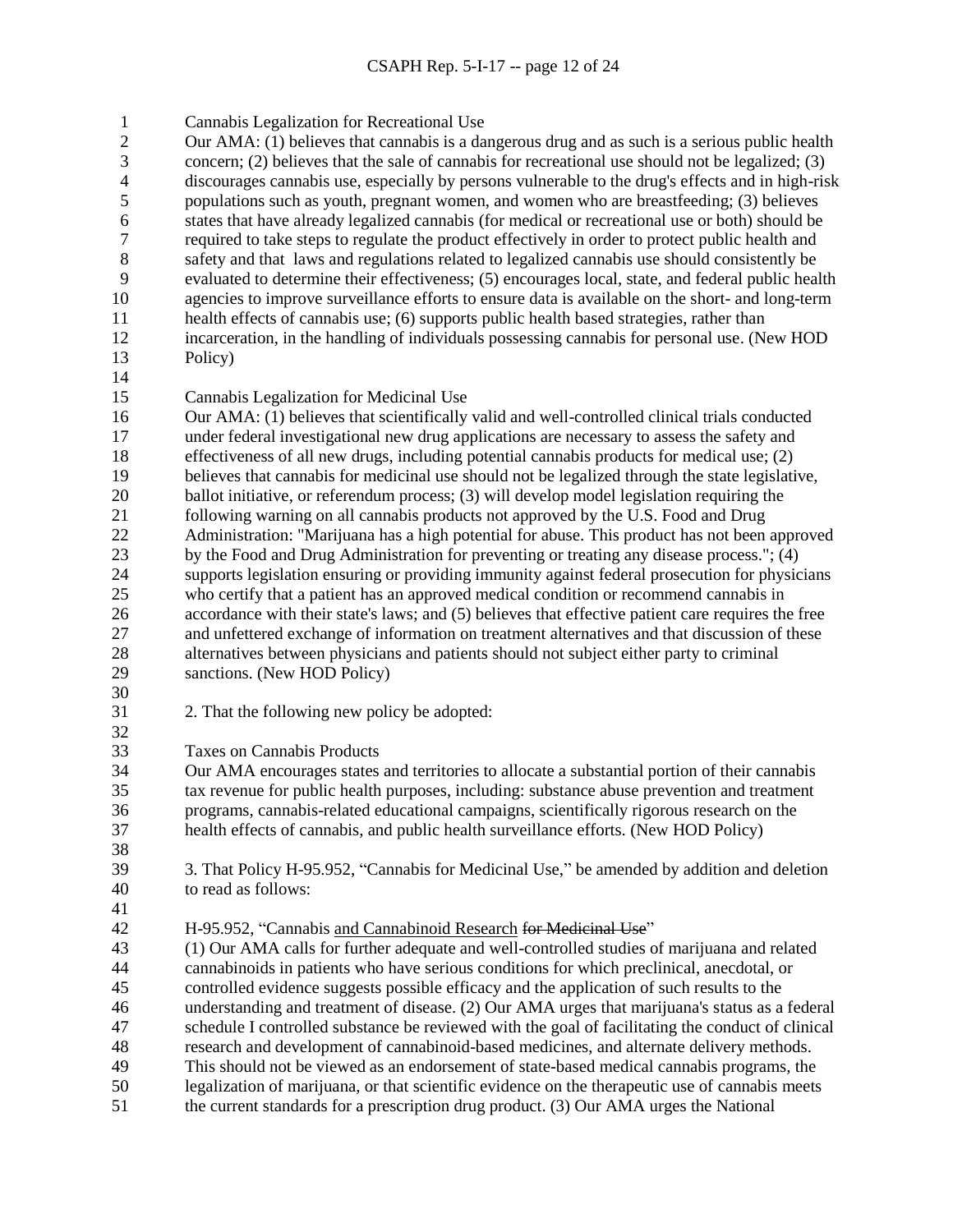Institutes of Health (NIH), the Drug Enforcement Administration (DEA), and the Food and Drug Administration (FDA) to develop a special schedule and implement administrative procedures to facilitate grant applications and the conduct of well-designed clinical research involving cannabis and its potential medical utility. This effort should include: a) disseminating specific information for researchers on the development of safeguards for cannabis clinical research protocols and the development of a model informed consent form for institutional 7 review board evaluation; b) sufficient funding to support such clinical research and access for qualified investigators to adequate supplies of cannabis for clinical research purposes: c) qualified investigators to adequate supplies of cannabis for clinical research purposes;  $c$ ) confirming that cannabis of various and consistent strengths and/or placebo will be supplied by the National Institute on Drug Abuse to investigators registered with the DEA who are conducting bona fide clinical research studies that receive FDA approval, regardless of whether 12 or not the NIH is the primary source of grant support. (4)-Our AMA believes that effective patient care requires the free and unfettered exchange of information on treatment alternatives and that discussion of these alternatives between physicians and patients should not subject 15 either party to criminal sanctions. Our AMA supports research to determine the consequences of long-term cannabis use, especially among youth, adolescents, pregnant women, and women who are breastfeeding. (5) Our AMA urges legislatures to delay initiating the legalization of cannabis for recreational use until further research is completed on the public health, medical, economic, and social consequences of its use. (Modify Current HOD Policy) 4. That Policy H-95.936, "Cannabis Warnings for Pregnant and Breastfeeding Women," be

reaffirmed. (Reaffirm HOD Policy)

 5. That Policies H-95.998, "AMA Policy Statement on Cannabis," H-95.995, "Cannabis Use," H-95.938, "Immunity from Federal Prosecution for Physicians Recommending Cannabis," and D-95.976, "Cannabis – Expanded AMA Advocacy," be rescinded since they have been implemented, were duplicative of another policy, or portions were incorporated into new

28 policies proposed in this report. (Rescind HOD Policy)

Fiscal Note: Less than \$1,000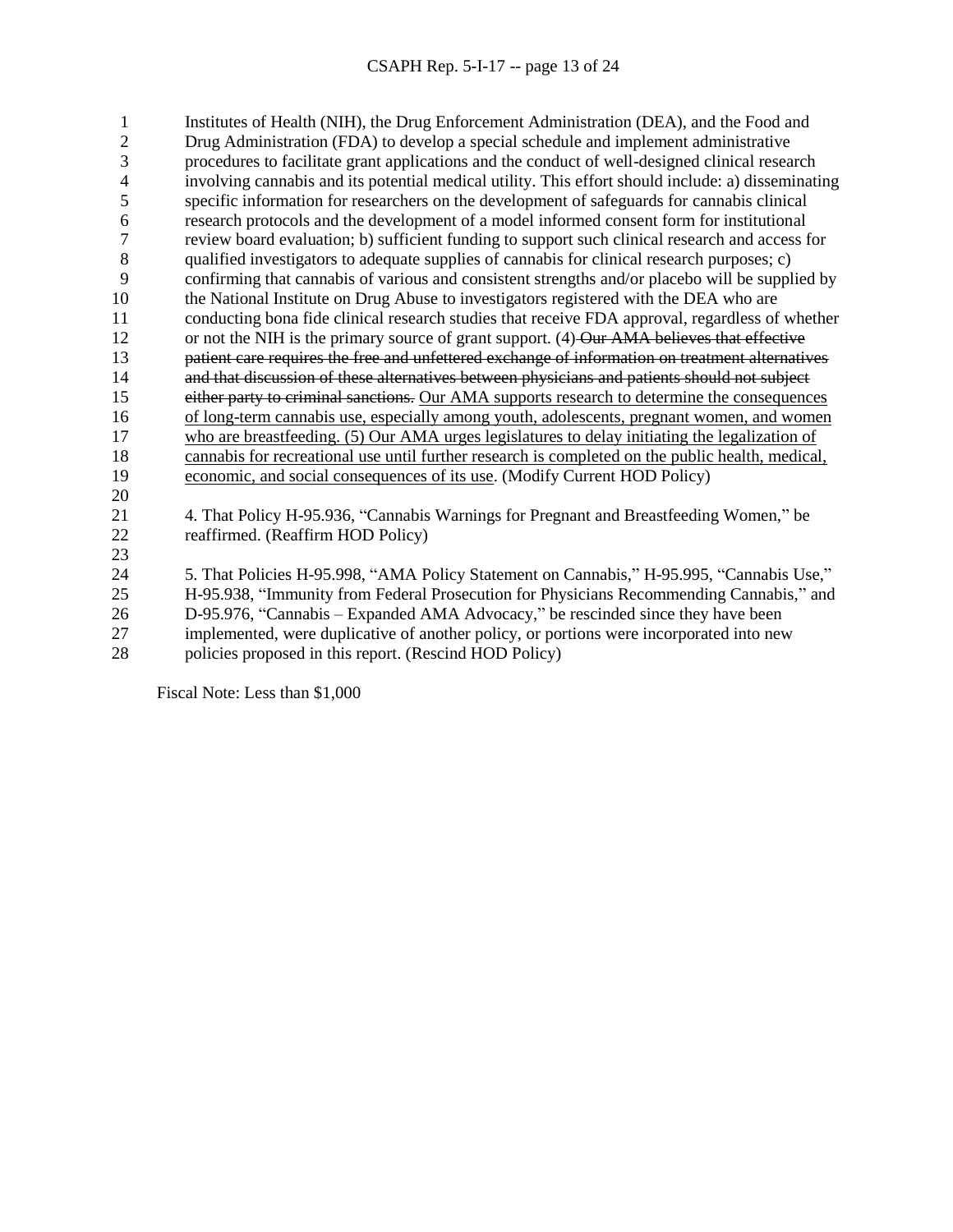

FIGURE 1 Status of State Laws on Cannabis Legalization (Source: ASTHO)

FIGURE 2 Timeline of State Recreational Cannabis Laws

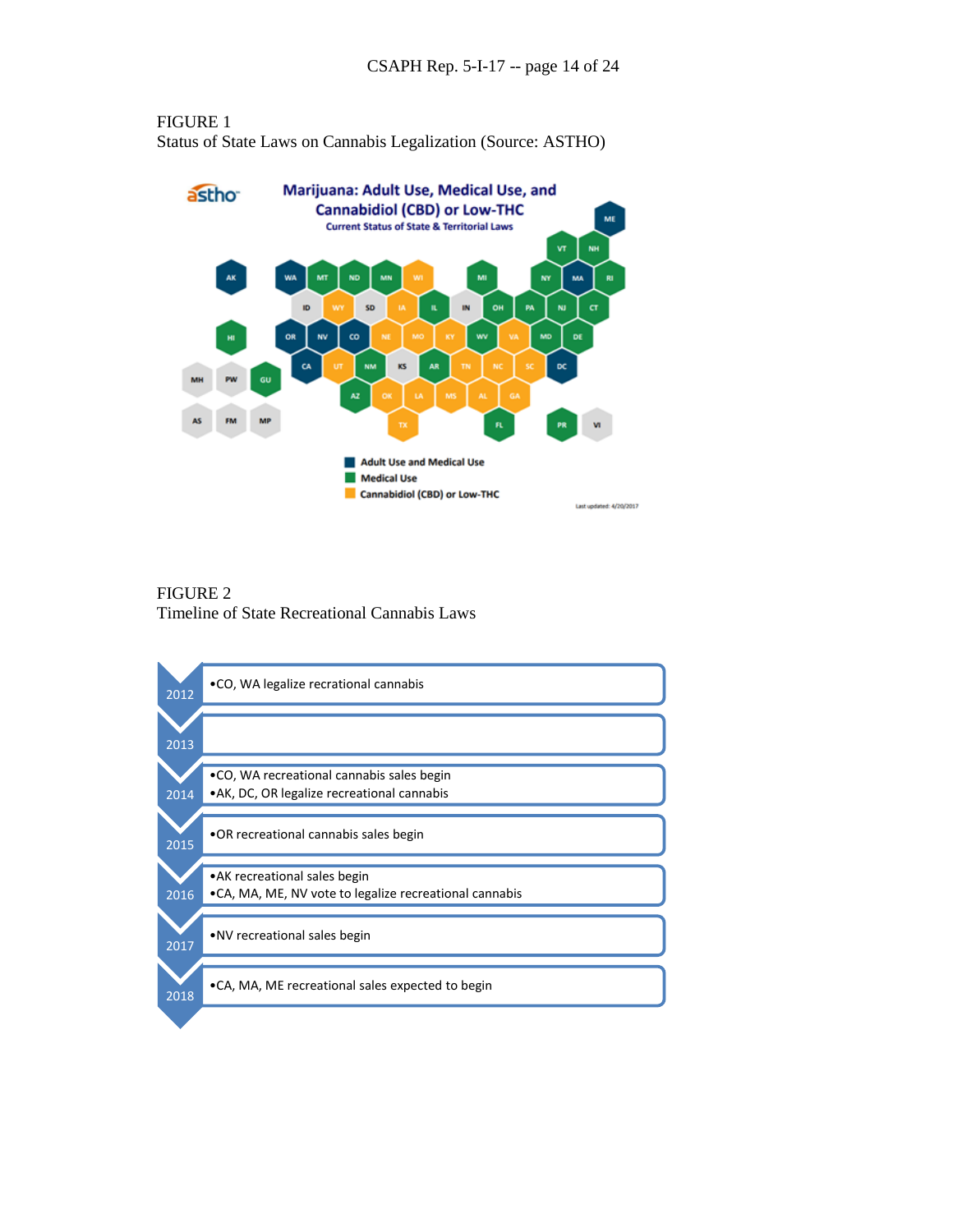#### REFERENCES

- 1 Council on Science and Public Health Report 3. Use of Cannabis for Medicinal Purposes. American Medical Association, Interim Meeting, Houston, TX, November 2009.
- 2 Council on Science and Public Health Report 2. A Contemporary View of National Drug Control Policy. American Medical Association, Interim Meeting, National Harbor, MD, November 2013.
- 3 Council on Scientific Affairs Report 6. Medical marijuana. American Medical Association, Annual Meeting, Chicago, IL, June 2001.
- 4 Council on Scientific Affairs Report 10. Medical marijuana. American Medical Association, Interim Meeting, Dallas, TX, December 1997.
- 5 California Medical Association. CA Medical Association announces support for responsible marijuana ballot initiative. February 1, 2016. http://www.cmanet.org/news/press-detail/?article=ca-medical-association-announcessupport-for. Accessed August 22, 2017.
- 6 The National Academies of Sciences Engineering and Medicine. The health effects of cannabis and cannabinoids: Current state of evidence and recommendations for research. Washington, DC: The National Academies Press. 2017.
- 7 National Conference of State Legislatures. State Medical Marijuana Laws. 2017. http://www.ncsl.org/research/health/state-medical-marijuana-laws.aspx. Accessed August 22, 2017.
- 8 CO Amendment 64. (2012).
- 9 WA I-502. (2012).
- 10 Washington, D.C. Initiative 71. (2014).
- 11 VT S. 22. (2017).
- 12 Phillip B.Scott. VT S. 22 Veto Message. 2017. http://legislature.vermont.gov/assets/All-Senate-Documents/S-22-Veto-Message.pdf. Accessed August 22, 2017.
- 13 21 USC 812.
- 14 81 FR 53687.
- 15 U.S.Food and Drug Administration. FDA and Marijuana: Questions and Answers. https://www.fda.gov/newsevents/publichealthfocus/ucm421168.htm. Accessed September 18, 2017.
- 16 Devinsky O, Cross JH, Laux L, et al. Trial of Cannabidiol for Drug-Resistant Seizures in the Dravet Syndrome. *N Engl J Med* 2017;376:2011-2020.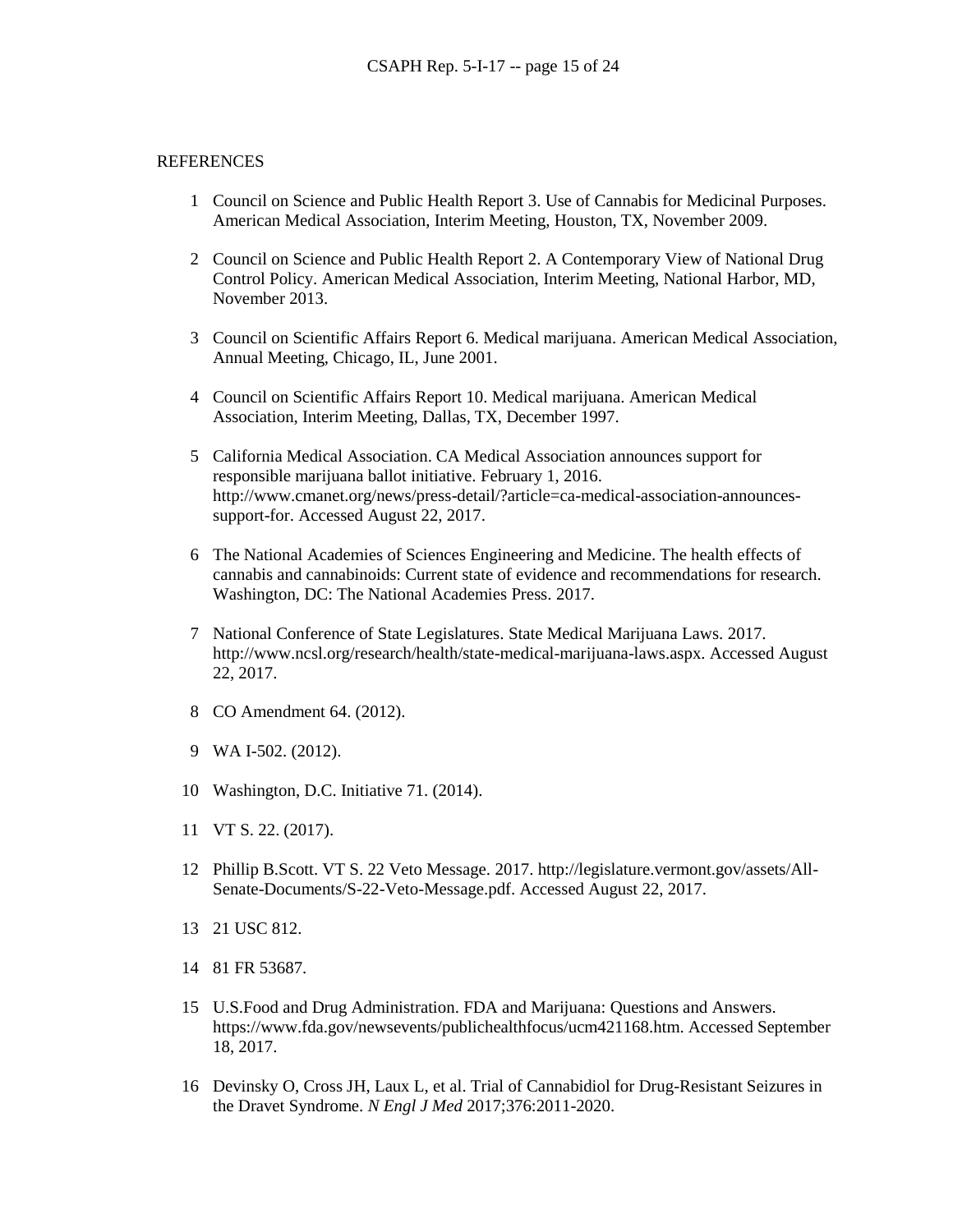- 17 81 FR 53846.
- 18 Department of Justice, Office of the Deputy Attorney General. Memorandum for All United States Attorneys, Guidance Regarding Marijuana Enforcement. August, 29, 2013. https://www.justice.gov/iso/opa/resources/3052013829132756857467.pdf. Accessed August 22, 2017.
- 19 Kilmer B. Recreational Cannabis Minimizing the Health Risks from Legalization. *N Engl J Med* 2017;376:705-707.
- 20 Brooks J. U.S. Attorney General has 'serious concerns,' but Gov. Walker stands behind legal marijuana. *Jeaneau Empire* August 16, 2017.
- 21 Nugent SM, Morasco BJ, O'Neil ME, Freeman M, Low A, Kondo K.et al. The Effects of Cannabis Among Adults With Chronic Pain and an Overview of General Harms: A Systematic Review. *Ann Intern Med* 2017;167(5):319-331.
- 22 Colrado Department of Public Health and Environment RMPHAC. Monitoring Health Concerns Related to Marijuana in Colorado: 2016 Changes in Mairijaua Use Patterns, Systematic Literature Review, and Possible Marijuana-Related Health Effects. January, 30, 2017. https://www.researchgate.net/mwginternal/de5fs23hu73ds/progress?id=4R4DTWtLOoGBqMadhCLdFoS5XOPoCYuAjvAb VdfS2ho,&dl. Accessed August 22, 2017.
- 23 Darnell A, Bitney K. I-502 Evaluation and Benefit-Cost Analysis: Second Required Report. 17-09-3201. 2017. Olympia, Washington State Institute for Public Policy.
- 24 Northwest High Intensity Drug Trafficking Area. Washington State Marijuana Impact Report. 2016. http://www.riag.ri.gov/documents/NWHIDTAMarijuanaImpactReportVolume1.pdf. Accessed August 22, 2017.
- 25 Rocky Mountain High Intensity Drug Trafficking Area. The Legalization of Marijuana in Colorado: The Impact. 2016. https://www.sheriffs.org/sites/default/files/2016%20FINAL%20Legalization%20of%20Ma rijuana%20in%20Colorado%20The%20Impact.pdf. Accessed August 22, 2017.
- 26 Substance Abuse and Mental Health Services Administration. Key substance use and mental health indicators in the United States: Results from the 2015 National Survey on Drug Use and Health. HHS Publication No. SMA 16-4984, NSDUH Series H-51. 2016. Rockville, MD, Center for Behavioral Health Statistics and Quality.
- 27 Azofeifa A, Mattson ME, Schauer G, McAfee T, Grant A, Lyerla R. National Estimates of Marijuana Use and Related Indicators — National Survey on Drug Use and Health, United States, 2002–2014. *MMWR Surveill Summ* 2016;65:1-25.
- 28 Substance Abuse and Mental Health Services Administration. Key substance use and mental health indicators in the United States: Results from the 2016 National Survey on Drug Use and Health. HHS Publication No. SMA 17-5044, NSDUH Series H-52. 2017. Rockville, MD, Center for Behavioral Health Statistics and Quality.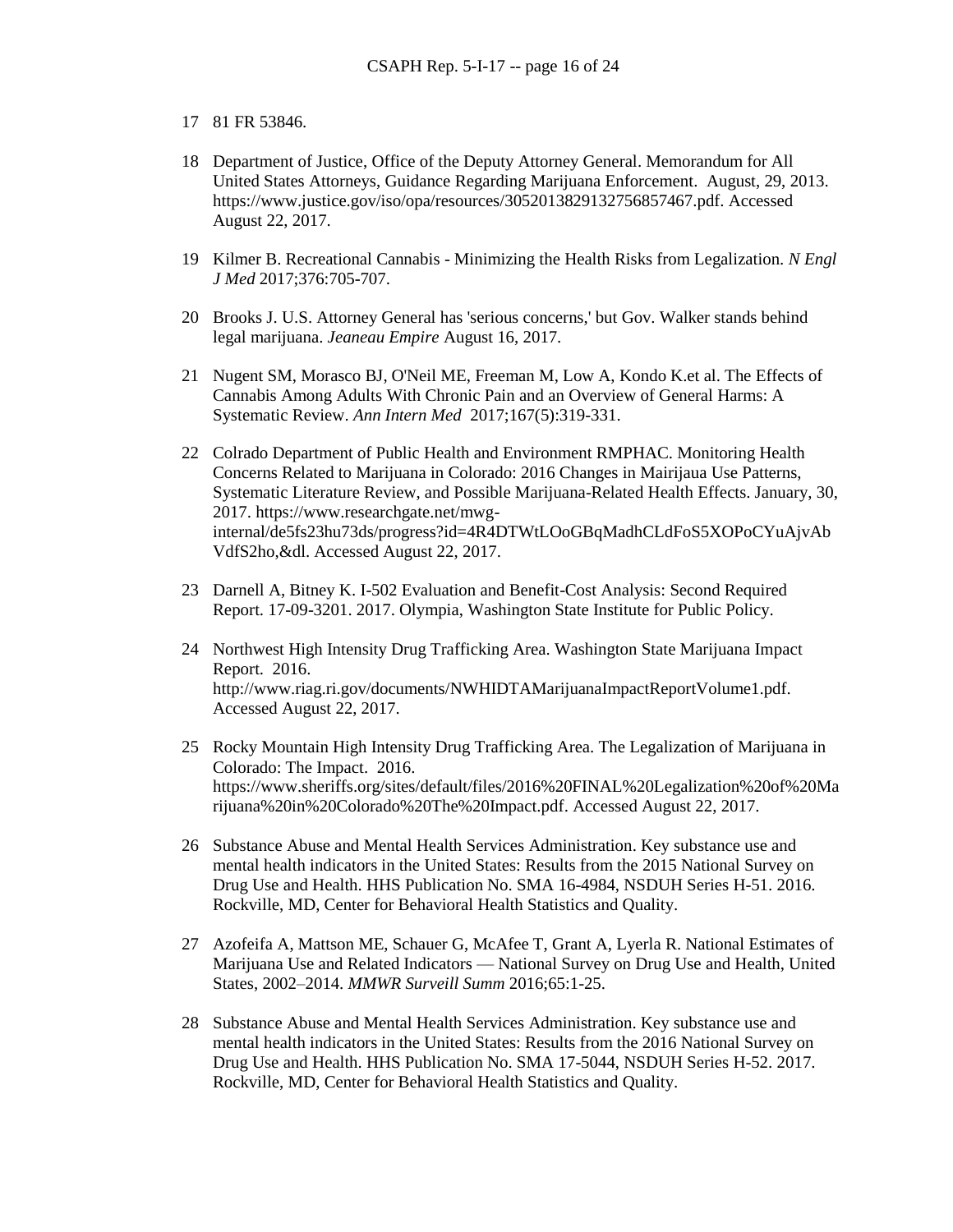- 29 Kim HS, Monte AA. Colorado Cannabis Legalization and Its Effect on Emergency Care. *Ann Emerg Med* 2016;68:71-75.
- 30 American College of Obstetricians and Gynecologists. Marijuana use during pregnancy and lactation. Committee Opinion No. 637. *Obstet Gynecol* 2015;126:234-238.
- 31 Metz T, Stickrath E. Marijuana use in pregnancy and lactation: a review of the evidence. *American Journal of Obstetrics & Gynecology* 2017;213:761-778.
- 32 Brown QL, Sarvet AL, Shmulewitz D, Martins SS, Wall MM, Hasin DS. Trends in Marijuana Use Among Pregnant and Nonpregnant Reproductive-Aged Women, 2002- 2014. *JAMA* 2017;317:207-209.
- 33 Volkow ND, Baler RD, Compton WM.et al. Adverse health effects of marijuana use. *N Engl J Med* 2014;370:2219-2227.
- 34 Fergusson DM, Boden JM. Cannabis use and later life outcomes. *Addiction* 2008;103:969- 976.
- 35 Hall W, Lynesky M. Evaluating the public health impacts of legalizing recreational cannabis use in the United States. *Addiction* 2016;111:1764-1773.
- 36 Anderson DM, Hansen B, Rees DI. Medical Marijuana Laws and Teenage Marijuana Use. IZA Discussion Paper Series # 6592. 2012. Bonn Germany. http://ftp.iza.org/dp6592.pdf. Accessed August 22, 2017.
- 37 Gorman DM, Charles Huber J. Jr. Do Medical Cannabis Laws Encourage Cannabis Use? *International Journal of Drug Policy* 2007;18:160-167.
- 38 Lynne-Landsman SD, Livingston MD, Wagenaar AC. Effects of state medical marijuana laws on adolescent marijuana use. *Am J Public Health* 2013;103:1500-1506.
- 39 Washington Poision Center. Toxic Trends Report: 2016 Annual Cannabis Report. https://www.wapc.org/wp-content/uploads/Cannabis-Report.pdf. Accessed August 22, 2017.
- 40 Wang GS, Le Lait MC, Deakyne SJ, Bronstein AC, Bajaj L, Roosevelt G. Unintentional Pediatric Exposures to Marijuana in Colorado, 2009-2015. *JAMA Pediatr* 2016;170:e160971.
- 41 Davis JM, Mendelson B, Berkes JJ, Suleta K, Corsi KF, Booth RE. Public Health Effects of Medical Marijuana Legalization in Colorado. *Am J Prev Med* 2016;50:373-379.
- 42 Bergeron J, Paquette M. Relationships between frequency of driving under the influence of cannabis, self-reported reckless driving and risk-taking behavior observed in a driving simulator. *J Safety Res* 2014;49:19-24.
- 43 Bondallaz P, Favrat B, Chtioui H, Fornari E, Maeder P, Giroud C. Cannabis and its effects on driving skills. *Forensic Sci Int* 2016;268:92-103.
- 44 Hartman RL, Huestis MA. Cannabis effects on driving skills. *Clin Chem* 2013;59:478-492.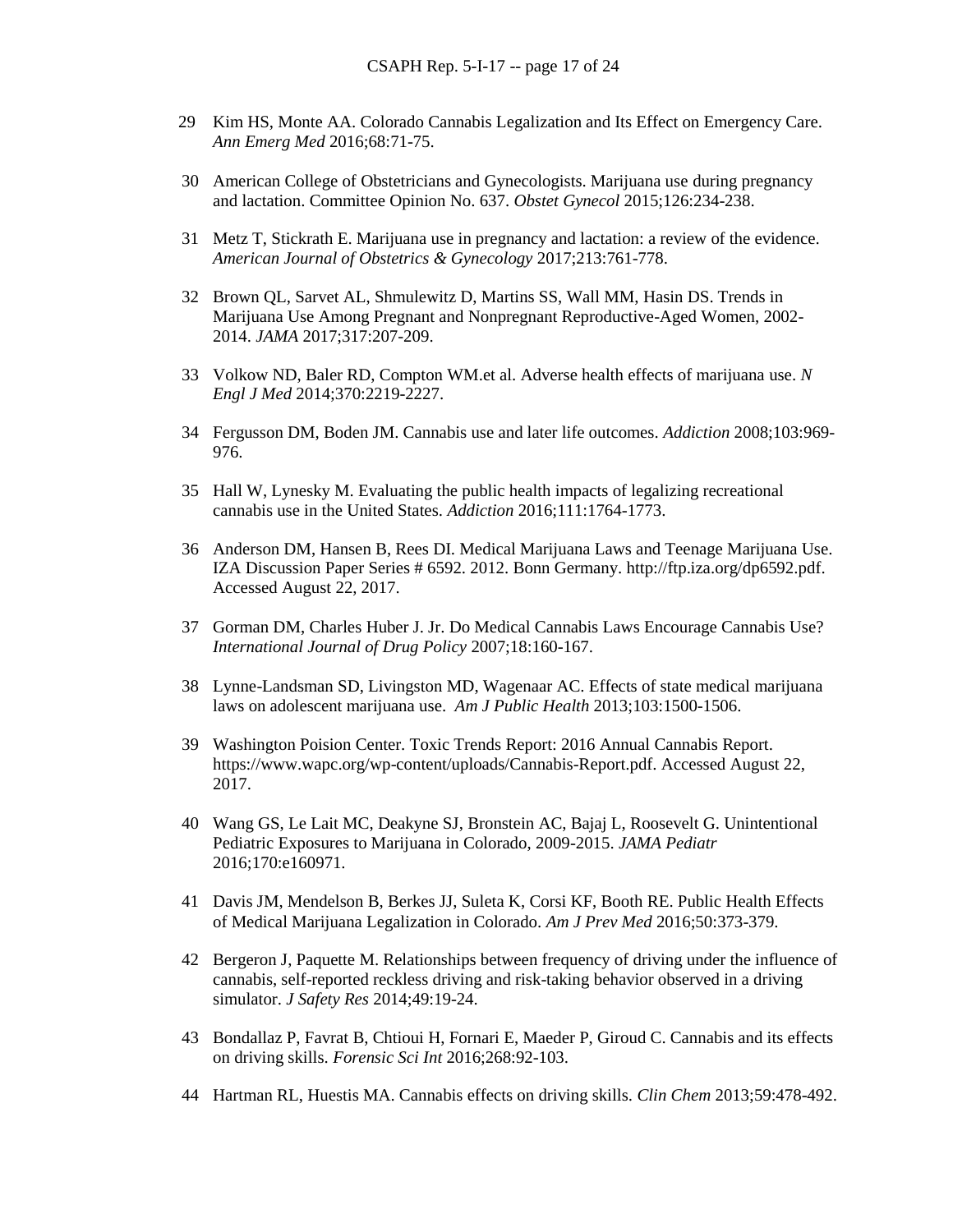- 45 Compton R. Marijuana-Impaired Driving A Report to Congress. July 1, 2017. Washington, DC, National Highway Traffic Safety Administration. https://www.nhtsa.gov/sites/nhtsa.dot.gov/files/documents/812440-marijuana-impaireddriving-report-to-congress.pdf. Accessed August 22, 2017.
- 46 Aydelotte JD, Brown LH, Luftman KM et al. Crash Fatality Rates After Recreational Marijuana Legalization in Washington and Colorado. *Am J Public Health* 2017;e1-e3.
- 47 Bachhuber MA, Saloner B, Cunningham CO, Barry CL. Medical Cannabis Laws and Opioid Analgesic Overdose Mortality in the United States, 1999-2010. *JAMA Intern Med* 2014;174:1668-1673.
- 48 Henchman J, Scarboro M. Marijuana Legalization and Taxes: Lessons for Other States from Colorado and Washington. 2016. The Tax Foundation. https://taxfoundation.org/marijuana-taxes-lessons-colorado-washington/. Accessed August 22, 2017.
- 49 Ghosh TS, Vigil DI, Maffey A, et al. Lessons learned after three years of legalized, recreational marijuana: The Colorado experience. *Prev Med* 2017; Feb 21. pii: S0091- 7435(17)30076-2.
- 50 Gourdet C, Giombi KC, Kosa K, Wiley J, Cates S. How Four U.S. States Are Regulating Recreational Marijuana Edibles. *Int J Drug Policy* 2017;43:83-90.
- 51 Vermont Department of Health. Health Impact Assessment: Marijuana Regulation in Vermont. 2016. http://www.healthvermont.gov/sites/default/files/documents/2016/11/HIA\_marijuana\_regu lation in VT 2016.pdf. Accessed August 22, 2017.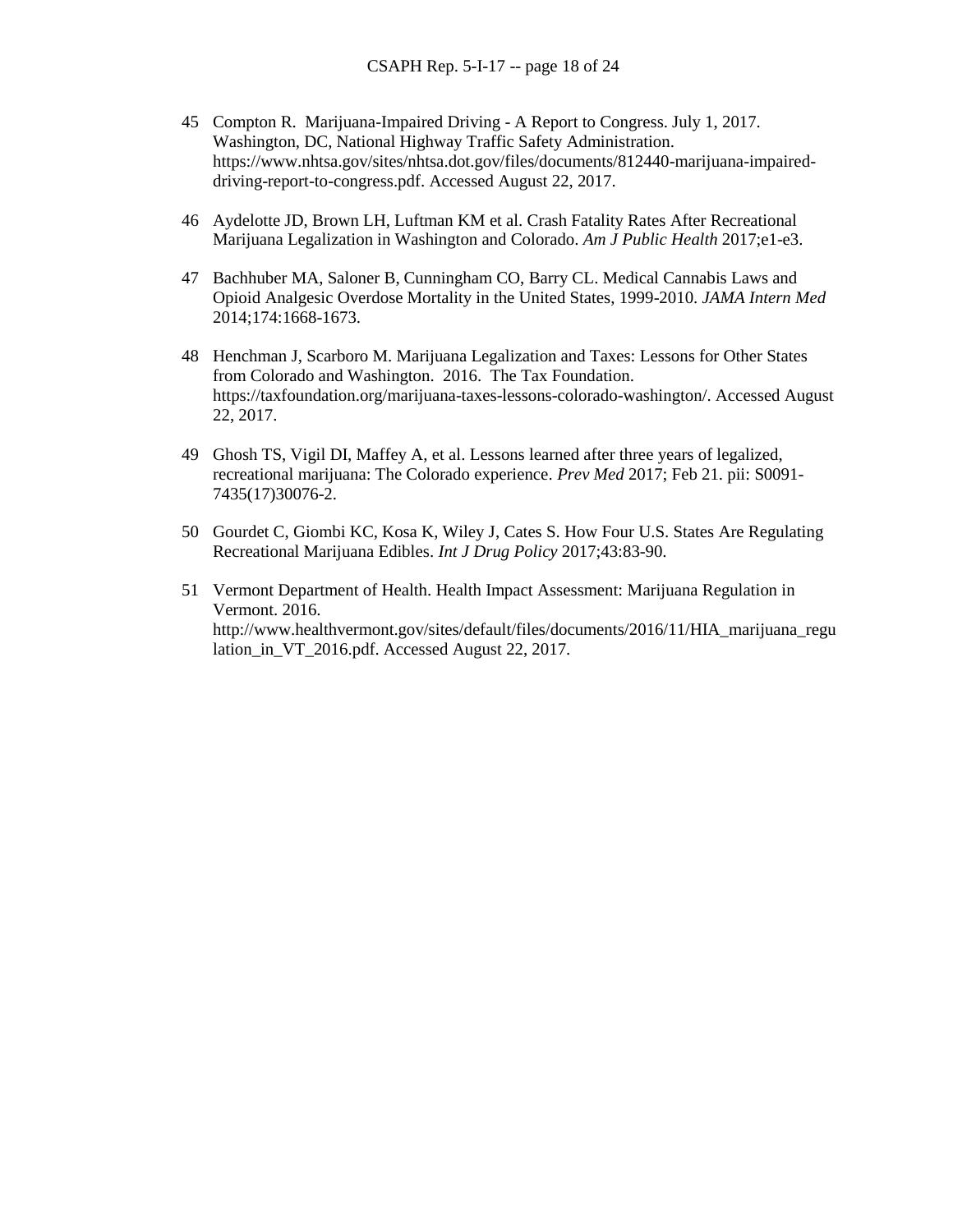#### APPENDIX A

#### Existing AMA Policies Related to Cannabis

#### **D-95.976, "Cannabis - Expanded AMA Advocacy"**

1. Our AMA will educate the media and legislators as to the health effects of cannabis use as elucidated in CSAPH Report 2, I-13, A Contemporary View of National Drug Control Policy, and CSAPH Report 3, I-09, Use of Cannabis for Medicinal Purposes, and as additional scientific evidence becomes available. 2. Our AMA urges legislatures to delay initiating full legalization of any cannabis product until further research is completed on the public health, medical, economic and social consequences of use of cannabis and, instead, support the expansion of such research. 3. Our AMA will also increase its efforts to educate the press, legislators and the public regarding its policy position that stresses a "public health", as contrasted with a "criminal," approach to cannabis. 4. Our AMA shall encourage model legislation that would require placing the following warning on all cannabis products not approved by the U.S. Food and Drug Administration: "Marijuana has a high potential for abuse. It has no scientifically proven, currently accepted medical use for preventing or treating any disease process in the United States." Res 213, I-14.

#### **H-95.952, "Cannabis for Medicinal Use"**

(1) Our AMA calls for further adequate and well-controlled studies of marijuana and related cannabinoids in patients who have serious conditions for which preclinical, anecdotal, or controlled evidence suggests possible efficacy and the application of such results to the understanding and treatment of disease. (2) Our AMA urges that marijuana's status as a federal schedule I controlled substance be reviewed with the goal of facilitating the conduct of clinical research and development of cannabinoid-based medicines, and alternate delivery methods. This should not be viewed as an endorsement of state-based medical cannabis programs, the legalization of marijuana, or that scientific evidence on the therapeutic use of cannabis meets the current standards for a prescription drug product. (3) Our AMA urges the National Institutes of Health (NIH), the Drug Enforcement Administration (DEA), and the Food and Drug Administration (FDA) to develop a special schedule and implement administrative procedures to facilitate grant applications and the conduct of well-designed clinical research involving cannabis and its potential medical utility. This effort should include: a) disseminating specific information for researchers on the development of safeguards for cannabis clinical research protocols and the development of a model informed consent form for institutional review board evaluation; b) sufficient funding to support such clinical research and access for qualified investigators to adequate supplies of cannabis for clinical research purposes; c) confirming that cannabis of various and consistent strengths and/or placebo will be supplied by the National Institute on Drug Abuse to investigators registered with the DEA who are conducting bona fide clinical research studies that receive FDA approval, regardless of whether or not the NIH is the primary source of grant support. (4) Our AMA believes that effective patient care requires the free and unfettered exchange of information on treatment alternatives and that discussion of these alternatives between physicians and patients should not subject either party to criminal sanctions. CSA Rep. 10, I-97, Modified: CSA Rep. 6, A-01, Modified: CSAPH Rep. 3, I-09, Modified in lieu of Res. 902, I-10, Reaffirmed in lieu of Res. 523, A-11, Reaffirmed in lieu of Res. 202, I-12, Reaffirmed: CSAPH Rep. 2, I-13.

#### **H-95.998, "AMA Policy Statement on Cannabis"**

Our AMA believes that (1) cannabis is a dangerous drug and as such is a public health concern; (2) sale of cannabis should not be legalized; (3) public health based strategies, rather than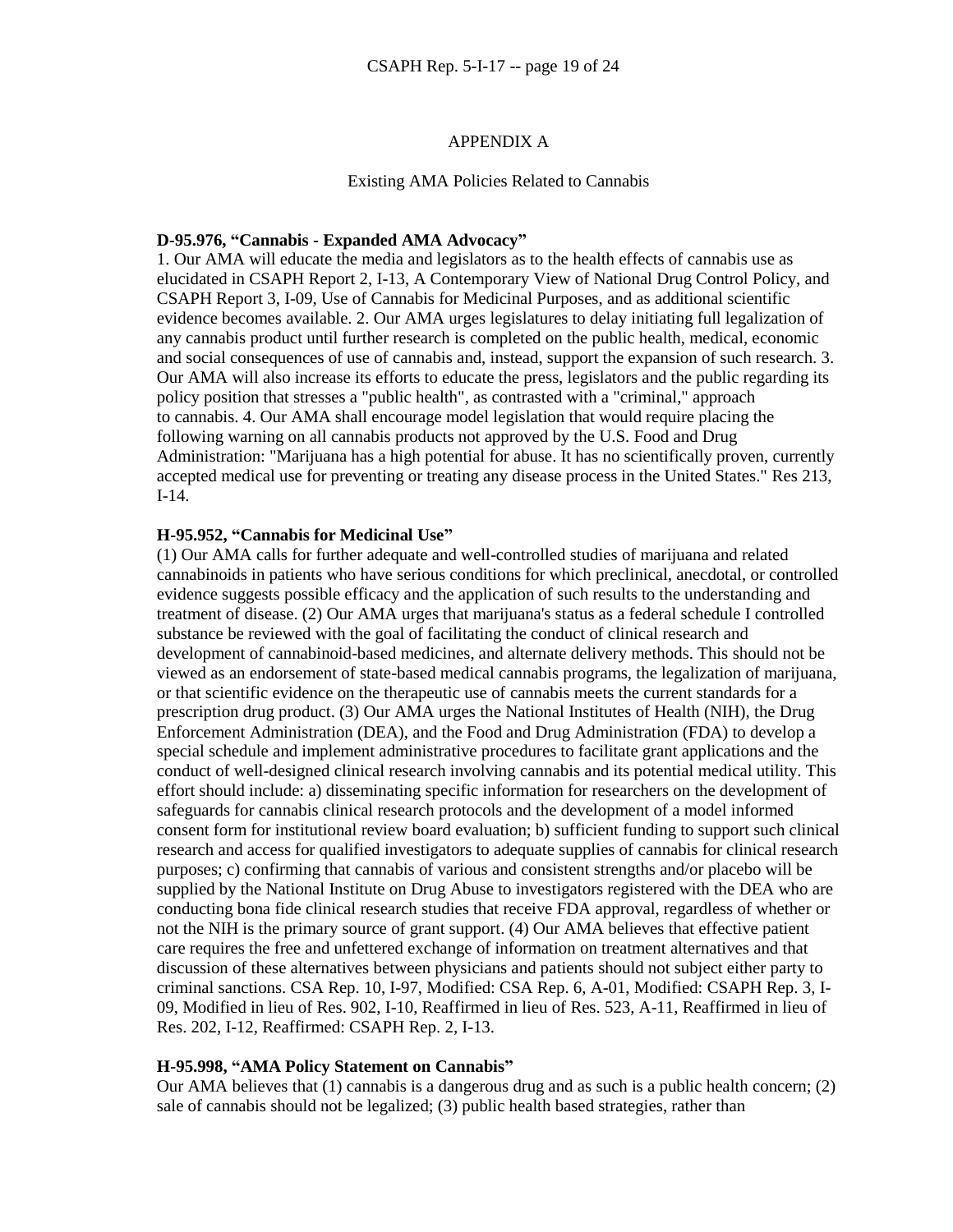incarceration, should be utilized in the handling of individuals possessing cannabis for personal use; and (4) additional research should be encouraged. BOT Rep. K, I-69, Reaffirmed: CLRPD Rep. C, A-89, Reaffirmed: Sunset Report, A-00, Reaffirmed: CSAPH Rep. 1, A-10, Reaffirmed in lieu of Res. 202, I-12, Modified: CSAPH Rep. 2, I-13.

## **H-95.995, "Cannabis Use"**

Our AMA (1) discourages cannabis use, especially by persons vulnerable to the drug's effects and in high-risk situations; (2) supports the determination of the consequences of longterm cannabis use through concentrated research, especially among youth and adolescents; and (3) supports the modification of state and federal laws to emphasize public health based strategies to address and reduce cannabis use. CSA Rep. D, I-77, Reaffirmed: CLRPD Rep. C, A-89, Reaffirmed: Sunset Report, A-00, Reaffirmed: CSAPH Rep. 1, A-10, Modified: CSAPH Rep. 2, I-13.

## **H-95.936, "Cannabis Warnings for Pregnant and Breastfeeding Women"**

Our AMA advocates for regulations requiring point-of-sale warnings and product labeling for cannabis and cannabis-based products regarding the potential dangers of use during pregnancy and breastfeeding wherever these products are sold or distributed. Res. 922, I-15.

## **H-95.938, "Immunity from Federal Prosecution for Physicians Recommending Cannabis"**

Our American Medical Association supports legislation ensuring or providing immunity against federal prosecution for physicians who certify that a patient has an approved medical condition or recommend cannabis in accordance with their state's laws. Res. 233, A-15.

## **H-95.997, "Cannabis Intoxication as a Criminal Defense"**

Our AMA believes a plea of cannabis intoxication not be a defense in any criminal proceedings. BOT Rep. J, A-72 Reaffirmed: CLRPD Rep. C, A-89 Reaffirmed: Sunset Report, A-00 Reaffirmed: CSAPH Rep. 1, A-10 Modified: CSAPH Rep. 2, I-13.

## **H-170.992, "Alcohol and Drug Abuse Education"**

Our AMA: (1) supports continued encouragement for increased educational programs relating to use and abuse of alcohol, marijuana and controlled substances; (2) supports the implementation of alcohol and marijuana education in comprehensive health education curricula, kindergarten through grade twelve; and (3) encourages state medical societies to work with the appropriate agencies to develop a state-funded educational campaign to counteract pressures on young people to use alcohol. Sub. Res. 63, I-80 Reaffirmed: CLRPD Rep. B, I-90 Reaffirmation and Reaffirmed: Sunset Report, I-00 Appended: Res. 415, I-01 Reaffirmed: CSAPH Rep. 1, A-11.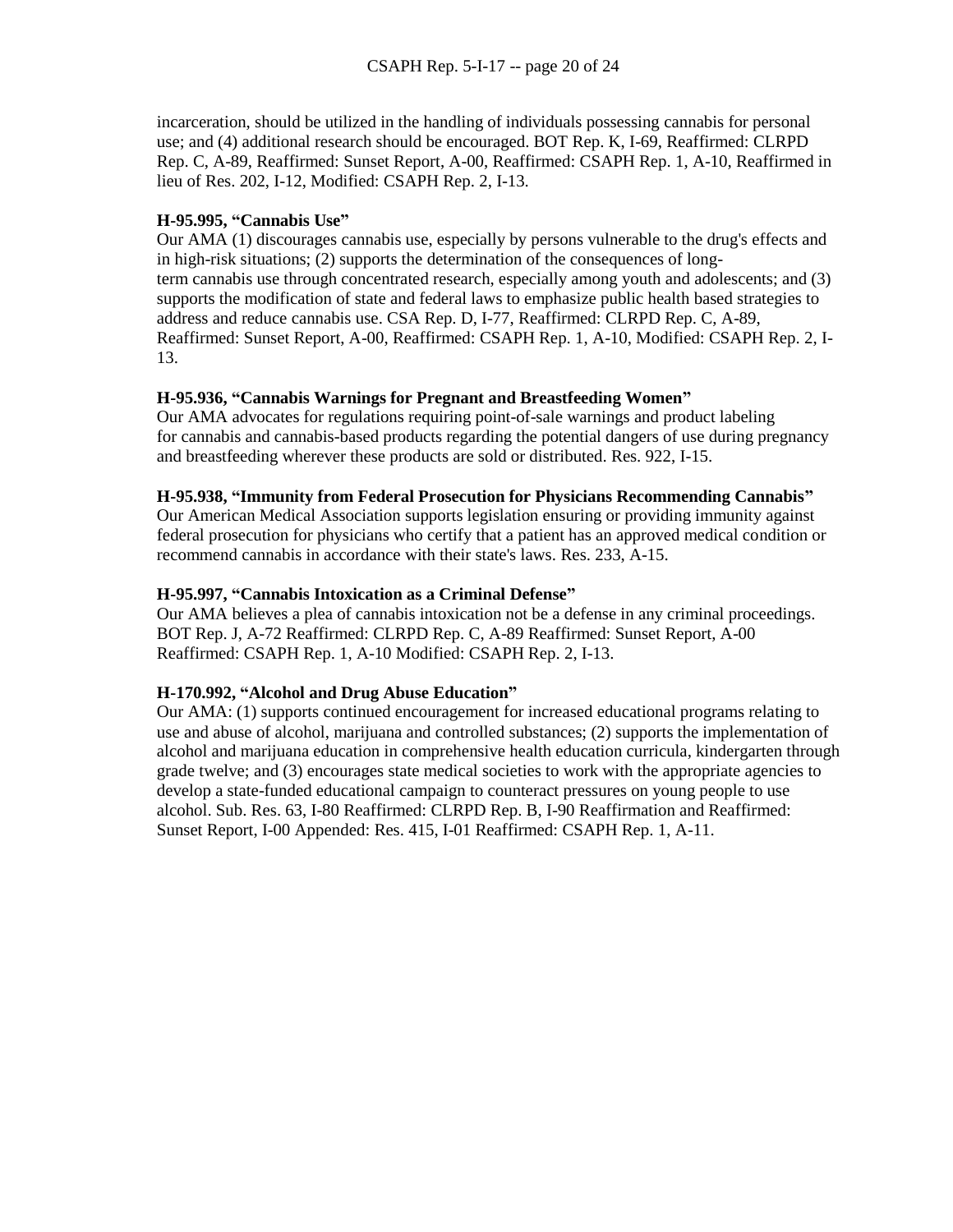# CSAPH Rep. 5-I-17 -- page 21 of 24

## APPENDIX B

## The National Academies of Sciences, Engineering, and Medicine

# The Health Effects of Cannabis and Cannabinoids: The Current State of Evidence and Recommendations for Research (2017)

| <b>EVIDENCE</b>                                | <b>CONCLUSIONS FOR THERAPEUTIC EFFECTS</b>                                        |
|------------------------------------------------|-----------------------------------------------------------------------------------|
| There is conclusive or                         | • For the treatment for chronic pain in adults (cannabis)                         |
| substantial evidence that                      | • Antiemetics in the treatment of chemotherapy-induced nausea and vomiting        |
| cannabis or cannabinoids are                   | (oral cannabinoids)                                                               |
| effective:                                     | • For improving patient-reported multiple sclerosis spasticity symptoms (oral     |
|                                                | cannabinoids)                                                                     |
| There is <b>moderate evidence</b> that         | • Improving short-term sleep outcomes in individuals with sleep disturbance       |
| cannabis or cannabinoids are                   | associated with obstructive sleep apnea syndrome, fibromyalgia, chronic pain,     |
| effective for:                                 | and multiple sclerosis (cannabinoids, primarily nabiximols)                       |
| There is limited evidence that                 | • Increasing appetite and decreasing weight loss associated with HIV/AIDS         |
| cannabis or cannabinoids are                   | (cannabis and oral cannabinoids)                                                  |
| effective for:                                 | • Improving clinician-measured multiple sclerosis spasticity symptoms (oral       |
|                                                | cannabinoids)                                                                     |
|                                                | • Improving symptoms of Tourette syndrome (THC capsules)                          |
|                                                | • Improving anxiety symptoms, as assessed by a public speaking test, in           |
|                                                | individuals with social anxiety disorders (cannabidiol)                           |
|                                                | • Improving symptoms of posttraumatic stress disorder (nabilone)                  |
| There is limited evidence of a                 | · Better outcomes (i.e., mortality, disability) after a traumatic brain injury or |
| statistical association between                | intracranial hemorrhage.                                                          |
| cannabinoids and:                              |                                                                                   |
| There is limited evidence that                 | • Improving symptoms associated with dementia (cannabinoids)                      |
| cannabis or cannabinoids are                   | • Improving intraocular pressure associated with glaucoma (cannabinoids)          |
| ineffective for:                               | • Reducing depressive symptoms in individuals with chronic pain or multiple       |
|                                                | sclerosis (nabiximols, dronabinol, and nabilone)                                  |
| There is no or insufficient                    | • Cancers, including glioma (cannabinoids)                                        |
| evidence to support or refute the              | • Cancer-associated anorexia cachexia syndrome and anorexia nervosa               |
| conclusion that cannabis or                    | (cannabinoids)                                                                    |
| cannabinoids are an effective                  | · Symptoms of irritable bowel syndrome (dronabinol)                               |
| treatment for:                                 | · Epilepsy (cannabinoids)                                                         |
|                                                | • Spasticity in patients with paralysis due to spinal cord injury (cannabinoids)  |
|                                                | · Symptoms associated with amyotrophic lateral sclerosis (cannabinoids)           |
|                                                | • Chorea and certain neuropsychiatric symptoms associated with Huntington's       |
|                                                | disease (oral cannabinoids)                                                       |
|                                                | · Motor system symptoms associated with Parkinson's disease or the levodopa-      |
|                                                | induced dyskinesia (cannabinoids)                                                 |
|                                                | • Dystonia (nabilone and dronabinol)                                              |
|                                                | • Achieving abstinence in the use of addictive substances (cannabinoids)          |
|                                                | • Mental health outcomes in individuals with schizophrenia or schizophreniform    |
|                                                | psychosis (cannabidiol)                                                           |
| <b>EVIDENCE</b>                                | <b>CONCLUSIONS FOR CANCER</b>                                                     |
| There is <b>moderate evidence</b> of <b>no</b> | • Incidence of lung cancer (cannabis smoking)                                     |
| statistical association between                | • Incidence of head and neck cancers                                              |
| cannabis use and:                              |                                                                                   |
| There is limited evidence of a                 | • Non-seminoma-type testicular germ cell tumors (current, frequent, or chronic    |
| statistical association between                | cannabis smoking)                                                                 |
| cannabis smoking and:                          |                                                                                   |
| There is no or insufficient                    | · Incidence of esophageal cancer (cannabis smoking)                               |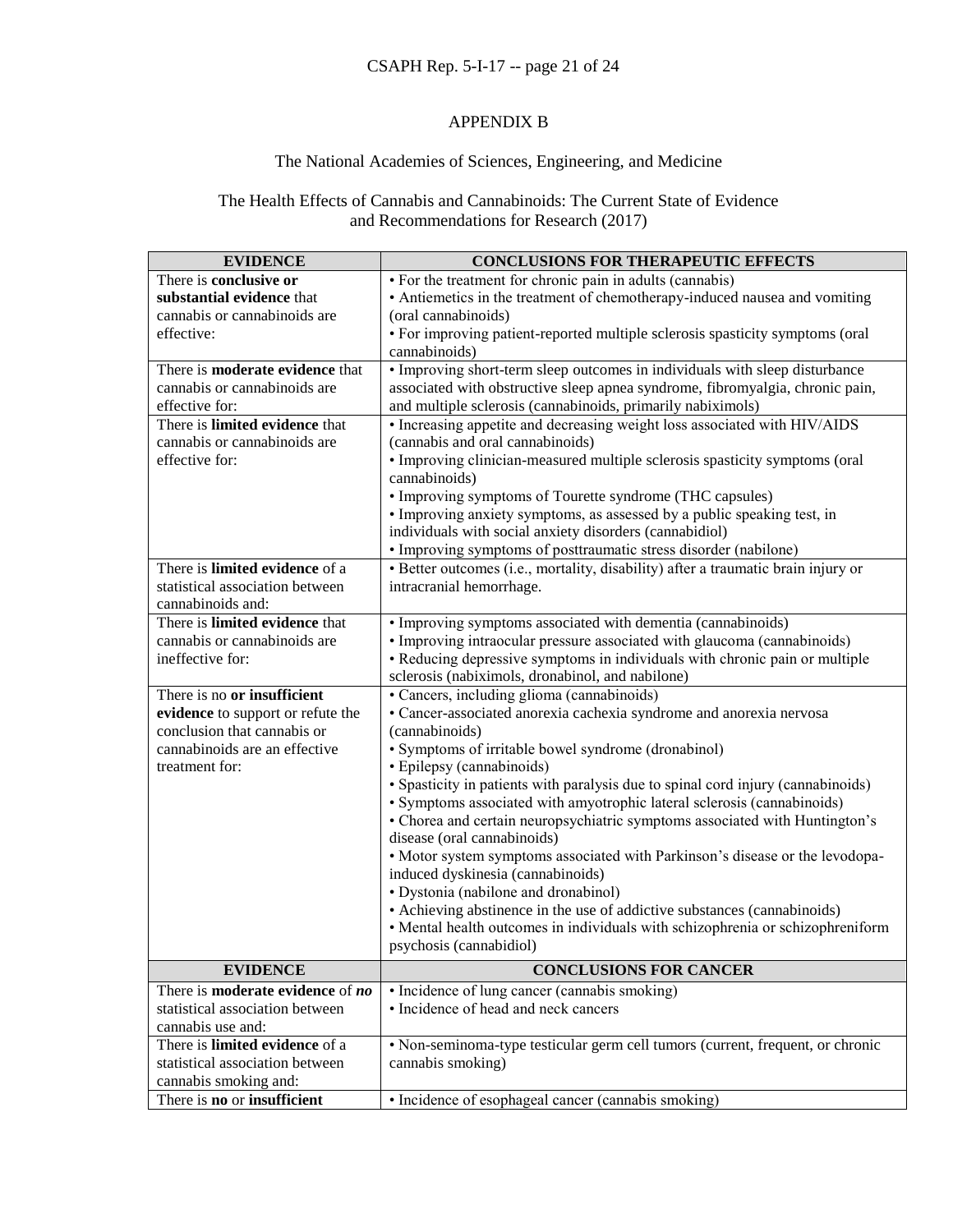| evidence to support or refute a                                 | · Incidence of prostate cancer, cervical cancer, malignant gliomas, non-Hodgkin  |
|-----------------------------------------------------------------|----------------------------------------------------------------------------------|
| statistical association between                                 | lymphoma, penile cancer, anal cancer, Kaposi's sarcoma, or bladder cancer        |
| cannabis use and:                                               | · Subsequent risk of developing acute myeloid leukemia/acute non-                |
|                                                                 | lymphoblastic leukemia, acute lymphoblastic leukemia, rhabdomyosarcoma,          |
|                                                                 | astrocytoma, or neuroblastoma in offspring (parental cannabis use)               |
| <b>EVIDENCE</b>                                                 | <b>CONCLUSIONS FOR CARDIOMETABOLIC RISK</b>                                      |
| There is limited evidence of a                                  | • The triggering of acute myocardial infarction (cannabis smoking)               |
| statistical association between                                 | • Ischemic stroke or subarachnoid hemorrhage                                     |
| cannabis use and:                                               | • Decreased risk of metabolic syndrome and diabetes                              |
|                                                                 | • Increased risk of prediabetes                                                  |
| There is no evidence to support or                              | •The increased risk of acute myocardial infarction                               |
| refute a statistical association                                |                                                                                  |
| between chronic effects of                                      |                                                                                  |
| cannabis use and:                                               |                                                                                  |
| <b>EVIDENCE</b>                                                 | <b>CONCLUSIONS FOR RESPIRATORY DISEASE</b>                                       |
| There is substantial evidence of a                              | • Worse respiratory symptoms and more frequent chronic bronchitis episodes       |
| statistical association between                                 | (long-term cannabis smoking)                                                     |
|                                                                 |                                                                                  |
| cannabis smoking and:<br>There is <b>moderate evidence</b> of a |                                                                                  |
|                                                                 | • Improved airway dynamics with acute use, but not with chronic use              |
| statistical association between                                 | • Higher forced vital capacity (FVC)                                             |
| cannabis smoking and:                                           |                                                                                  |
| There is <b>moderate evidence</b> of a                          | •Improvements in respiratory symptoms.                                           |
| statistical association between                                 |                                                                                  |
| the cessation of cannabis smoking                               |                                                                                  |
| and:                                                            |                                                                                  |
| There is limited evidence of a                                  | • An increased risk of developing chronic obstructive pulmonary disease (COPD)   |
| statistical association between                                 | when controlled for tobacco use (occasional cannabis smoking)                    |
| cannabis smoking and:                                           |                                                                                  |
| There is no or insufficient                                     | • Hospital admissions for COPD                                                   |
| evidence to support or refute a                                 | • Asthma development or asthma exacerbation                                      |
| statistical association between                                 |                                                                                  |
| cannabis smoking and:                                           |                                                                                  |
| <b>EVIDENCE</b>                                                 | <b>CONCLUSIONS FOR IMMUNITY</b>                                                  |
| There is limited evidence of a                                  | • A decrease in the production of several inflammatory cytokines in healthy      |
| statistical association between                                 | individuals                                                                      |
| cannabis smoking and:                                           |                                                                                  |
| There is <b>limited evidence</b> of no                          | • The progression of liver fibrosis or hepatic disease in individuals with viral |
| statistical association between                                 | hepatitis C (HCV) (daily cannabis use)                                           |
| cannabis use and:                                               |                                                                                  |
| There is no or insufficient                                     | • Other adverse immune cell responses in healthy individuals (cannabis smoking)  |
| evidence to support or refute a                                 | • Adverse effects on immune status in individuals with HIV(cannabis or           |
| statistical association between                                 | dronabinol use)                                                                  |
| cannabis use and:                                               | • Increased incidence of oral human papilloma virus (HPV) (regular cannabis      |
|                                                                 | use)                                                                             |
| <b>EVIDENCE</b>                                                 | <b>CONCLUSIONS FOR INJURY AND DEATH</b>                                          |
| There is substantial evidence of a                              | • Increased risk of motor vehicle crashes                                        |
| statistical association between                                 |                                                                                  |
| cannabis use and:                                               |                                                                                  |
| There is <b>moderate evidence</b> of a                          | • Increased risk of overdose injuries, including respiratory distress, among     |
| statistical association between                                 | pediatric populations in U.S. states where cannabis is legal                     |
| cannabis use and:                                               |                                                                                  |
| There is no or insufficient                                     | • All-cause mortality (self-reported cannabis use)                               |
| evidence to support or refute a                                 | · Occupational accidents or injuries (general, nonmedical cannabis use)          |
| statistical association between                                 | • Death due to cannabis overdose                                                 |
|                                                                 |                                                                                  |
| cannabis use and:                                               |                                                                                  |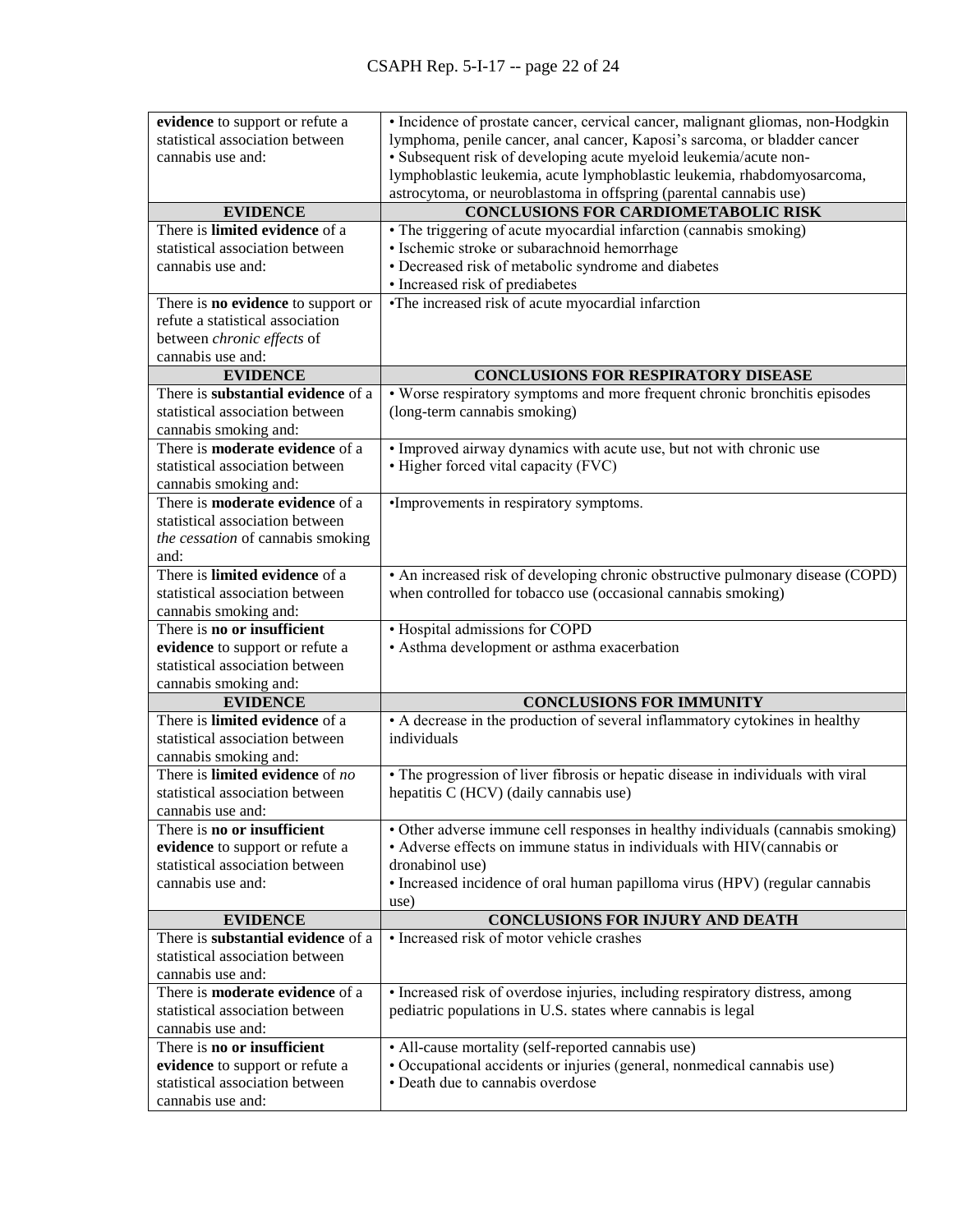| <b>EVIDENCE</b>                                     | CONCLUSIONS FOR PRENATAL, PERINATAL,<br>AND NEONATAL EXPOSURE                                                                                                          |
|-----------------------------------------------------|------------------------------------------------------------------------------------------------------------------------------------------------------------------------|
| There is substantial evidence of a                  | • Lower birth weight of the offspring                                                                                                                                  |
| statistical association between                     |                                                                                                                                                                        |
| maternal cannabis smoking and:                      |                                                                                                                                                                        |
| There is limited evidence of a                      | • Pregnancy complications for the mother                                                                                                                               |
| statistical association between                     | • Admission of the infant to the neonatal intensive care unit (NICU)                                                                                                   |
| maternal cannabis smoking and:                      |                                                                                                                                                                        |
| There is <b>insufficient</b> evidence to            | • Later outcomes in the offspring (e.g., sudden infant death syndrome,                                                                                                 |
| support or refute a statistical                     | cognition/academic achievement, and later substance use)                                                                                                               |
| association between maternal                        |                                                                                                                                                                        |
| cannabis smoking and:                               |                                                                                                                                                                        |
| <b>EVIDENCE</b>                                     | CONCLUSIONS FOR PSYCHOSOCIAL                                                                                                                                           |
| There is <b>moderate evidence</b> of a              | • The impairment in the cognitive domains of learning, memory, and attention                                                                                           |
| statistical association between                     | (acute cannabis use)                                                                                                                                                   |
| cannabis use and:<br>There is limited evidence of a |                                                                                                                                                                        |
| statistical association between                     | • Impaired academic achievement and education outcomes<br>• Increased rates of unemployment and/or low income                                                          |
| cannabis use and:                                   | • Impaired social functioning or engagement in developmentally appropriate                                                                                             |
|                                                     | social roles                                                                                                                                                           |
| There is limited evidence of a                      | • Impairments in the cognitive domains of learning, memory, and attention                                                                                              |
| statistical association between                     |                                                                                                                                                                        |
| sustained abstinence from                           |                                                                                                                                                                        |
| cannabis use and:                                   |                                                                                                                                                                        |
| <b>EVIDENCE</b>                                     | <b>CONCLUSIONS FOR MENTAL HEALTH</b>                                                                                                                                   |
| There is substantial evidence of a                  | • The development of schizophrenia or other psychoses, with the highest risk                                                                                           |
| statistical association between                     | among the most frequent users                                                                                                                                          |
| cannabis use and:                                   |                                                                                                                                                                        |
| There is <b>moderate evidence</b> of a              | • Better cognitive performance among individuals with psychotic disorders and a                                                                                        |
| statistical association between                     | history of cannabis use                                                                                                                                                |
| cannabis use and:                                   | • Increased symptoms of mania and hypomania in individuals diagnosed with                                                                                              |
|                                                     | bipolar disorders (regular cannabis use)                                                                                                                               |
|                                                     | • A small increased risk for the development of depressive disorders                                                                                                   |
|                                                     | · Increased incidence of suicidal ideation and suicide attempts with a higher                                                                                          |
|                                                     | incidence among heavier users                                                                                                                                          |
|                                                     | · Increased incidence of suicide completion<br>· Increased incidence of social anxiety disorder (regular cannabis use)                                                 |
| There is <b>moderate evidence</b> of no             | • Worsening of negative symptoms of schizophrenia (e.g., blunted affect) among                                                                                         |
| statistical association between                     | individuals with psychotic disorders                                                                                                                                   |
| cannabis use and:                                   |                                                                                                                                                                        |
| There is limited evidence of a                      | • An increase in positive symptoms of schizophrenia (e.g., hallucinations) among                                                                                       |
| statistical association between                     | individuals with psychotic disorders                                                                                                                                   |
| cannabis use and:                                   | • The likelihood of developing bipolar disorder, particularly among regular or                                                                                         |
|                                                     | daily users                                                                                                                                                            |
|                                                     | • The development of any type of anxiety disorder, except social anxiety disorder                                                                                      |
|                                                     | • Increased symptoms of anxiety (near daily cannabis use)                                                                                                              |
|                                                     | • Increased severity of posttraumatic stress disorder symptoms among individuals                                                                                       |
|                                                     | with posttraumatic stress disorder                                                                                                                                     |
| There is <b>no evidence</b> to support or           | • Changes in the course or symptoms of depressive disorders                                                                                                            |
| refute a statistical association                    | • The development of posttraumatic stress disorder                                                                                                                     |
| between cannabis use and:                           |                                                                                                                                                                        |
|                                                     |                                                                                                                                                                        |
| <b>EVIDENCE</b><br>There is substantial evidence    | <b>CONCLUSIONS FOR PROBLEM CANNABIS USE</b>                                                                                                                            |
| that:                                               | • Stimulant treatment of attention deficit hyperactivity disorder (ADHD) during<br>adolescence is <i>not</i> a risk factor for the development of problem cannabis use |
|                                                     |                                                                                                                                                                        |